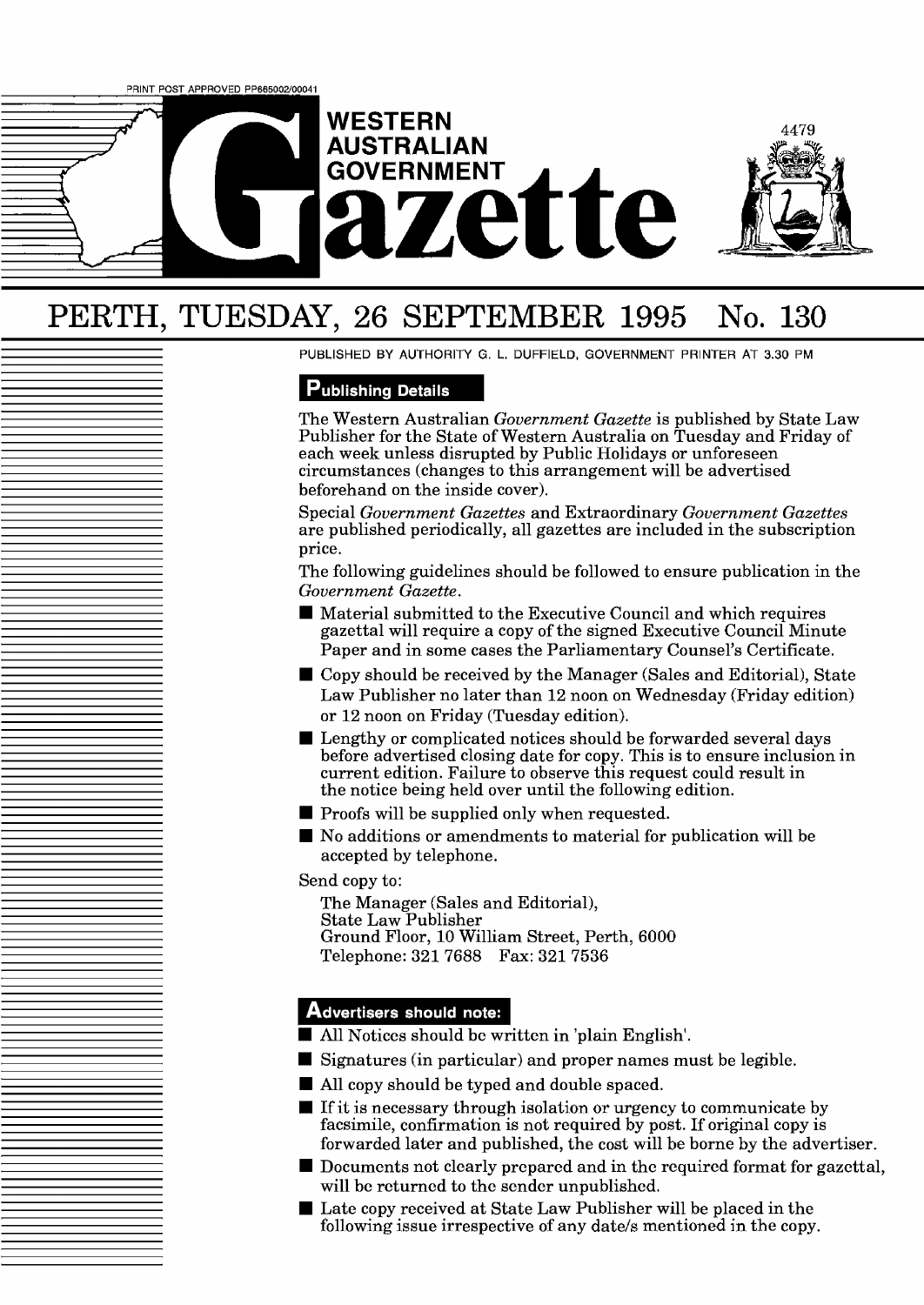## **IMPORTANT COPYRIGHT NOTICE**

Q State of Western Australia

This work is copyright. Apart from any use as permitted under the **Copyright** *Act* 1968, no part may be reproduced by any process without written permission from the Government Printer, State Law Publisher. Inquiries should be directed to the Manager Sales & Editorial, State Law Publishor, 10 William St, Perth 6000.

# **Advertising Rates and Payments**

INCREASE EFFECTIVE FROM 1 JULY 1995.

Deceased Estate notices, (per estate)-\$16.00

Real Estate and Business Agents and Finance Brokcrs Liccnccs, (per notice)-\$37.30

Other Public Notices Section articles \$37.30 (except items of an exceptionally large nature, then arrangements will be made for invoicing).

All other Notices

Per Column Centimetre-\$7.40 Bulk Notices-\$137.00 per page

## **COUNTER SALES 1995-96 (As from 1 July 1995)**  \$ **Government Gazette-(General)** ................................. 2.30 Government Gazette-(Special) **Up to 2 pages** ............................................................ 2.30 **Over 2 pages** .............................................................. 4.60 **Hansard** ............................................................................. 13.00 **Industrial Gazette** ........................................................... 11.60 **Bound Volumes of Statutes** ........................................ 202.00

# **IMPORTANT NOTICE**

Periodically notices are published indicating a variation in normal publishing arrangements:

- Easter or Christmas editions etc—these notices appear approximately 4 weeks prior to any change.
- Extraordinary gazettes not circulated to all subscribersthese notices appear in the following general edition of the gazette.

In all cases notices are published on page 2 and readers are urged to check accordingly prior to contacting State Law Publisher.

G. L. DUFFIELD, Director.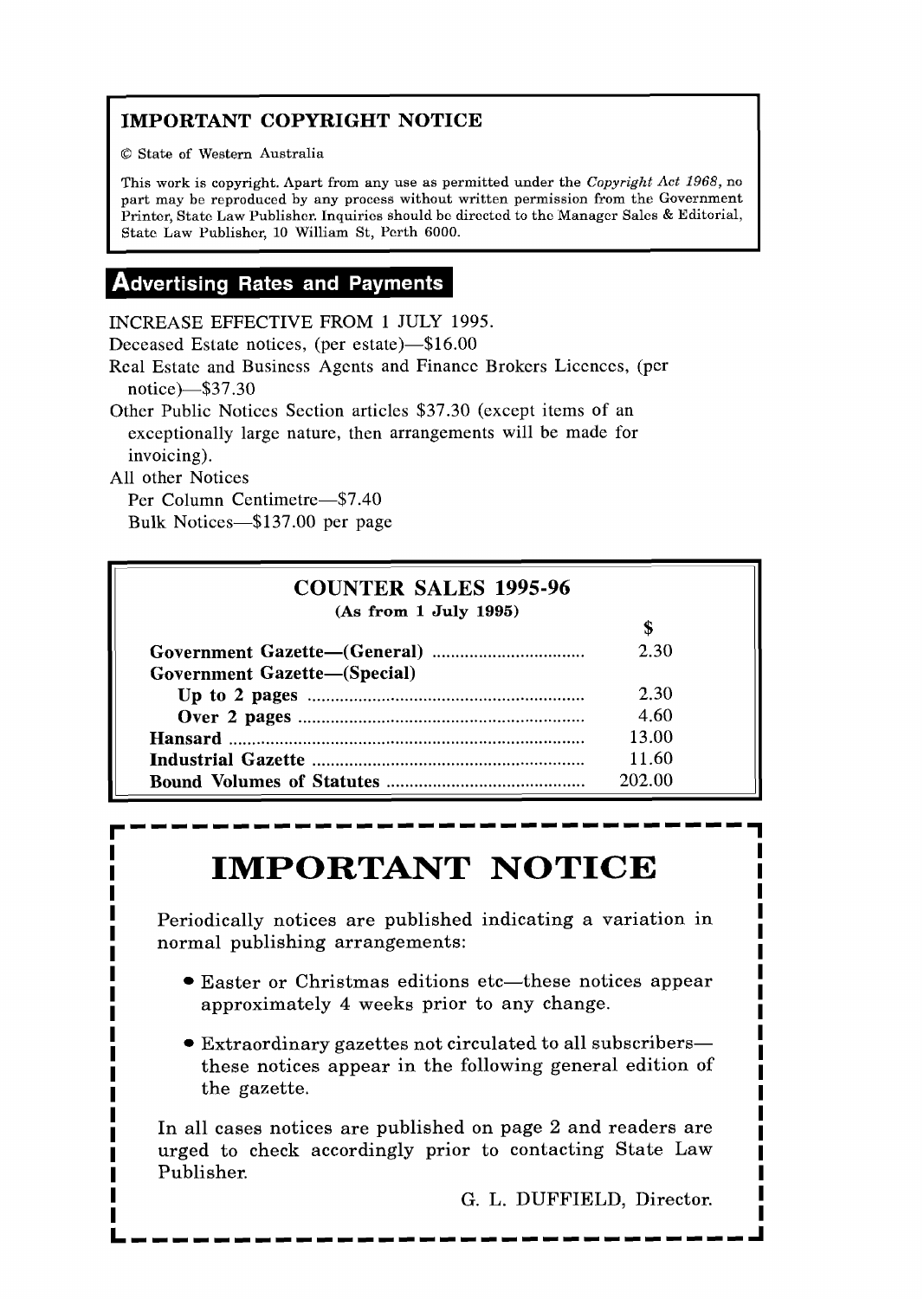#### **FISHERIES**

#### **F1401**

#### **FISHERIES ACT 1905**  PART IIIB-PROCESSING LICENCES

#### FD 96/86 V2.

The public is hereby notified that I have approved an application to transfer the processing licence number 1131 for the establishment at 26 Charles Street, Albany. The processing licence has been transferred from Mr Robin Green to William Leslie and Verity Ann Hindge.

In accordance with the provisions of section 35K, any person aggrieved by this decision, may within fourteen days after publication of this notice, appeal against the decision or order by serving on the Minister for Fisheries a statement in writing on the grounds of their appeal.

P. P. ROGERS, Executive Director.

#### **F1402**

#### **FISHERIES ACT 1905**  PART IIIB-PROCESSING LICENCES

#### FD 798/95.

The public is hereby notified that I have issued a permit to Sunscape Pty Ltd to establish a processing establishment to process fish in pursuance of the provisions of section 35C of the Fisheries Act 1905, at Lot 12 Kitson Street, Albany, subject to the following conditions.

That the processing establishment-

- 1. Shall comply with the requirements of the Fisheries Act 1905, and all Regulations, Orders in Councils and Notices and Ministerial Directions issued thereunder.
- 2. Shall not be used for the processing of rock lobster, prawns, abalone, scallops, tuna.
- 3. Shall comply with the requirements of the Health Act 1911 (amended).
- 4. Shall comply with the requirements of any town planning scheme or interim development order gazetted under the provisions of the Town Planning and Development Act 1928 (amended), or the Metropolitan Region Town Planning Scheme Act 1959 (amended).
- 5. Shall be registered as an export establishment pursuant to the provisions of the Parliament of the Commonwealth Export Control Act 1982, and Orders made thereunder, more specifically the Prescribed Goods (General) Orders and the Fish Orders, should it be used to process fish for export.
- 6. Shall not be used for the processing of marron (cherax tenimanus) unless a licence held under section 39C of the Fisheries Act 1905.

In accordance with the provisions of section 35K, any person aggrieved by this decision, may within fourteen days after publication of this notice, appeal against the decision or order by serving on the Minister for Fisheries a statement in writing on the grounds on their appeal.

P. P. ROGERS, Executive Director.

#### JUSTICE

**JM101** 

**CORRECTION OCCUPATIONAL SAFETY AND HEALTH AMENDMENT REGULATIONS (No. 2) 1996** 

 $\bm{\Gamma}$ he *Occupational Safety and Health Amendment Regulations (No. 2) 1995 is corrected as* The *Occupati*<br>follows: —

In regulation 6 (2) delete: "Regulation 210 (3)" and substitute "Regulation 201 (3)".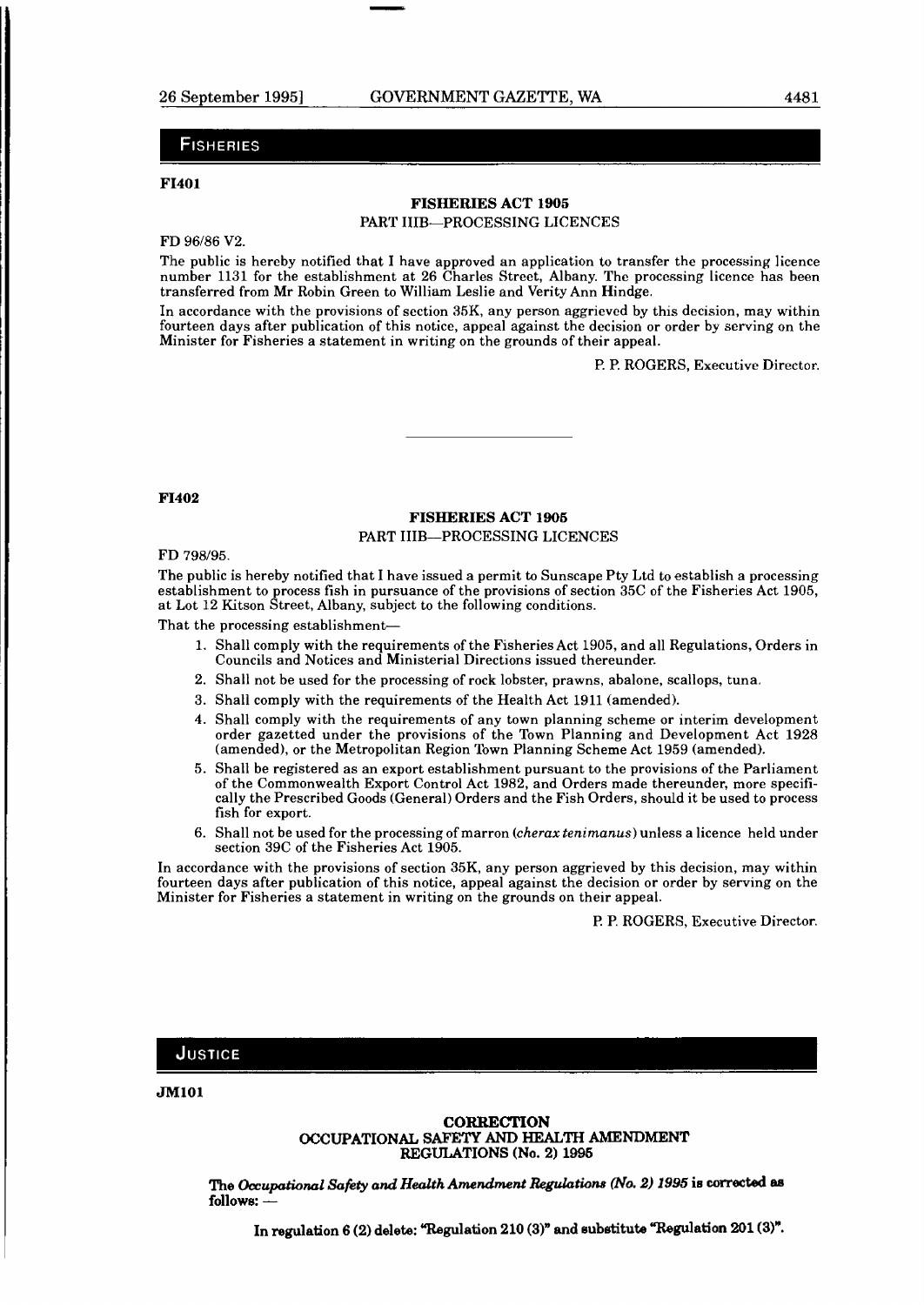#### **LOCAL GOVERNMENT**

#### **LGlOl**

#### *PRINTERS CORRECTION*  **LOCAL GOVERNMENT ACT 1960**

*The Municipality of the City of Fremantle* 

By-law Relating to Parking Facilities

An error occurred in the notice published under the above heading on page 4112 of *Government Gazette* No. 118 dated 1 September 1995 and is corrected as follows.

In the Third Schedule, Part 2, Parry Street Car Park (No. 1) delete the line-

"delete the amount "40 cents" and substitute "58 cents" "

and insert-

" delete the amount "40 cents" and substituted "50 cents" "

**LG401** 

#### **LOCAL GOVERNMENT ACT 1960**

*Town of Kwinana* 

Appointment of Temporary Ranger

Pursuant to section 449 of the Local Government Act 1960, it is hereby notified for public information that Allan George Jolley has been appointed as a temporary Ranger for this Municipality from 19 September 1995 until further notice.

As such he will be an Authorised Officer in respect of the Dog Act and other Acts, Regulations and By-laws as appropriate.

The appointment of Angela Ethel Owens is hereby cancelled.

R. L. THOMPSON, Acting Chief Executive Officer.

#### **LG402**

#### **BUSH FIRES ACT 1954**

*City of Belmont* 

Notice to all owners and or occupiers of land in the Municipality of the City of Belmont

Pursuant to the powers contained in section **33** of the above Act, you are hereby required on or before the 30th day of November 1995, or within fourteen days of the date of your becoming owner or occupier should this be after the 30th day of November 1995, and thereafter up to and including the 31st day of March 1996, to have a firebreak, clear of all flammable material, at least 3 metres wide immediately inside all external boundaries of the land and also immediately surrounding all buildings situated on the land.

If it is considered to be impracticable for any reason to clear firebreaks as required **by** this notice, you may apply to the Council or its duly authorised officer not later than the 15th November 1995, for permission to provide firebreaks in alternative positions on the land. If permission is not granted by the Council or its duly authorised officer, you shall comply with the requirements of this notice. The penalty for failing to comply with this notice is a fine of not more than \$1 000 and a person in default is also liable, whether prosecuted or not, to pay the cost of performing the work directed in this notice if it is not carried out by the owner or occupier by the date required by this notice.

The requirements of this notice should be carried out by means other than burning, e.g. mowing, rotary hoeing, ploughing, scarifying or cultivating. Should burning be considered to be the only practical means of compliance, then such burning must be in accordance with the Rush Fires Act and with the approval of the Council.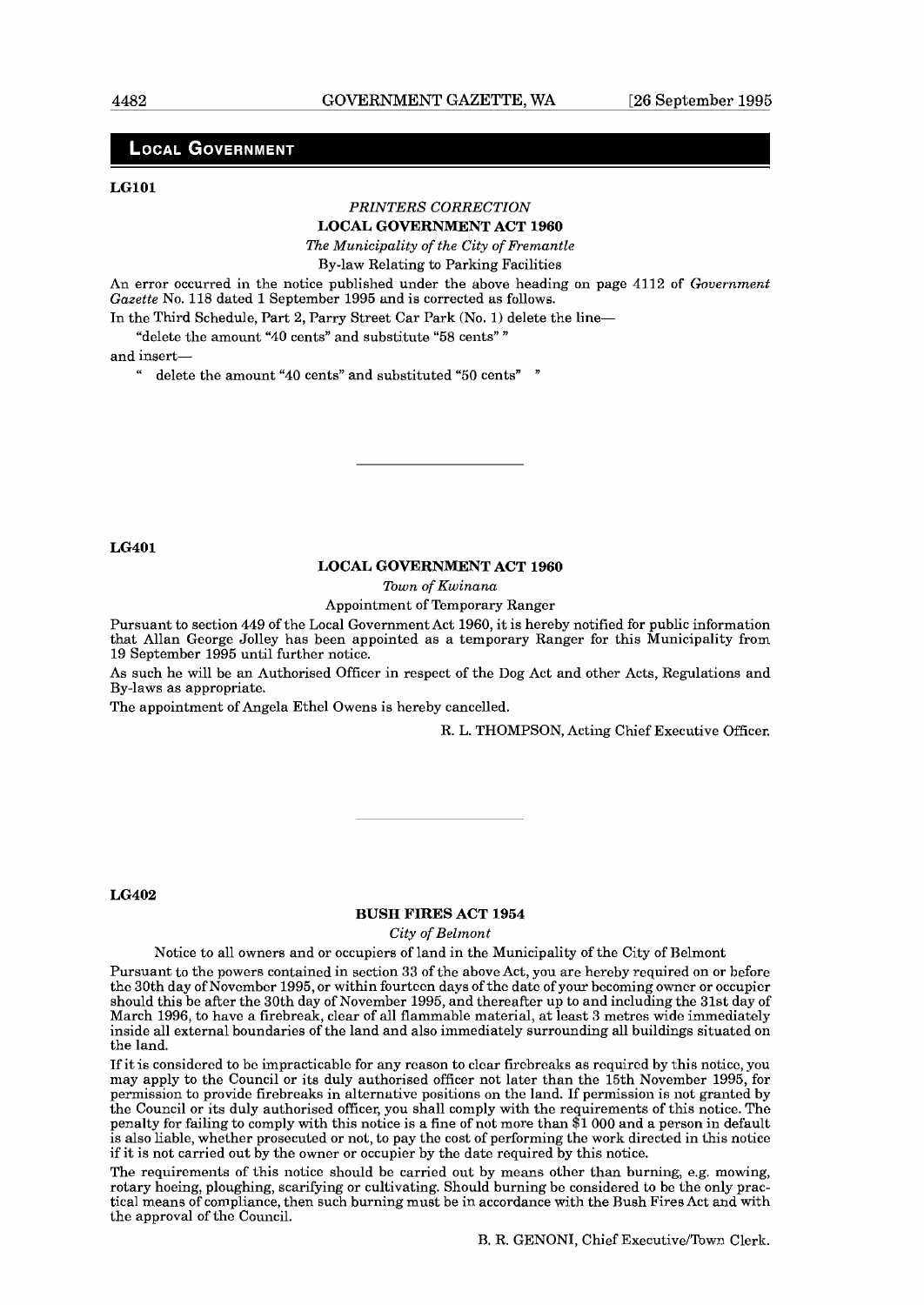#### **LG501**

#### **LOCAL GOVERNMENT ACT 1960**

*Shire of Murchison* 

Memorandum of Imposing Rates

To whom it may concern.

At a meeting of the Murchison Shire Council held on 25th August 1995, it was resolved that the rates and charges specified hereunder should be imposed on all rateable property within the district of the Municipality in accordance with the provisions of the Local Government Act 1960 and the Health Act 1911.

Dated this 25th day of August, 1995.

K. W. KEOGH, President. RICHARD A. CHILD, Shire Clerk.

General Rate-Unimproved Values-10.9 cents in the dollar. Mining Differential Rate-Unimproved Values-4.1 cents in the dollar.

Minimum Rate-\$150.00 per lot, location or Lease.

Rates Discount and Penalty-Section 550 and 550A (2) of the Local Government Act.

It was resolved that Council allow a discount of ten per centum on all rates paid in full within thirty five days from the date of service, and levies a penalty of ten per centum on rates unpaid after 31st January 1996.

**LG901** 

#### **LOCAL GOVERNMENT ACT** 1960

*City of Mandurah* 

NOTICE OF INTENTION TO BORROW

Proposed Loan (No. 240) of \$320 000

Pursuant to section 610 of the Local Government Act, the City of Mandurah hereby gives notice that it proposes to borrow by sale of debentures on the following terms and conditions-

Purpose-Dog Pound located at the Council Works Depot \$100 000

Merlin Street Reserve Pavilion \$220 000

Term-Loan to be for a term of 10 years with interest at ruling Treasury rates renegotiable after 5 years at the office of the Council in twenty half yearly instalments of principal and interest.

Specifications and estimates of costs thereof and statement as required under section 609 of the Act to be open for inspection at the Council Offices, Mandurah, during office hours for a period of 35 days after publication of the Notice of Intention to Borrow.

> KEITH HOLMES, Mayor. MARK NEWMAN, Acting Chief Executive Officer.

LG902

#### **LOCAL GOVERNMENT ACT** 1960

**Shire** *of Exmouth* 

NOTICE OF INTENTION TO BORROW

Proposed Loan No. 72 of \$220 000

Pursuant to section 610 of the Local Government Act 1960 the Shire of Exrnouth gives notice that it proposes to borrow money by the sale of a debenture repayable at the office of the lender on the following torms and conditions-

Loan No. 72 of \$220 000 repayable by quarterly instalments of principal and interest. Term 10 years.

Purpose-Construction of an ablution block at the Exmouth Caravan Park.

Plans, specifications and estimates as required by section 609 of the Act are open for inspection at the office of the Council during normal office hours for 35 days after publication of this notice. Dated this 22nd day of September, 1995.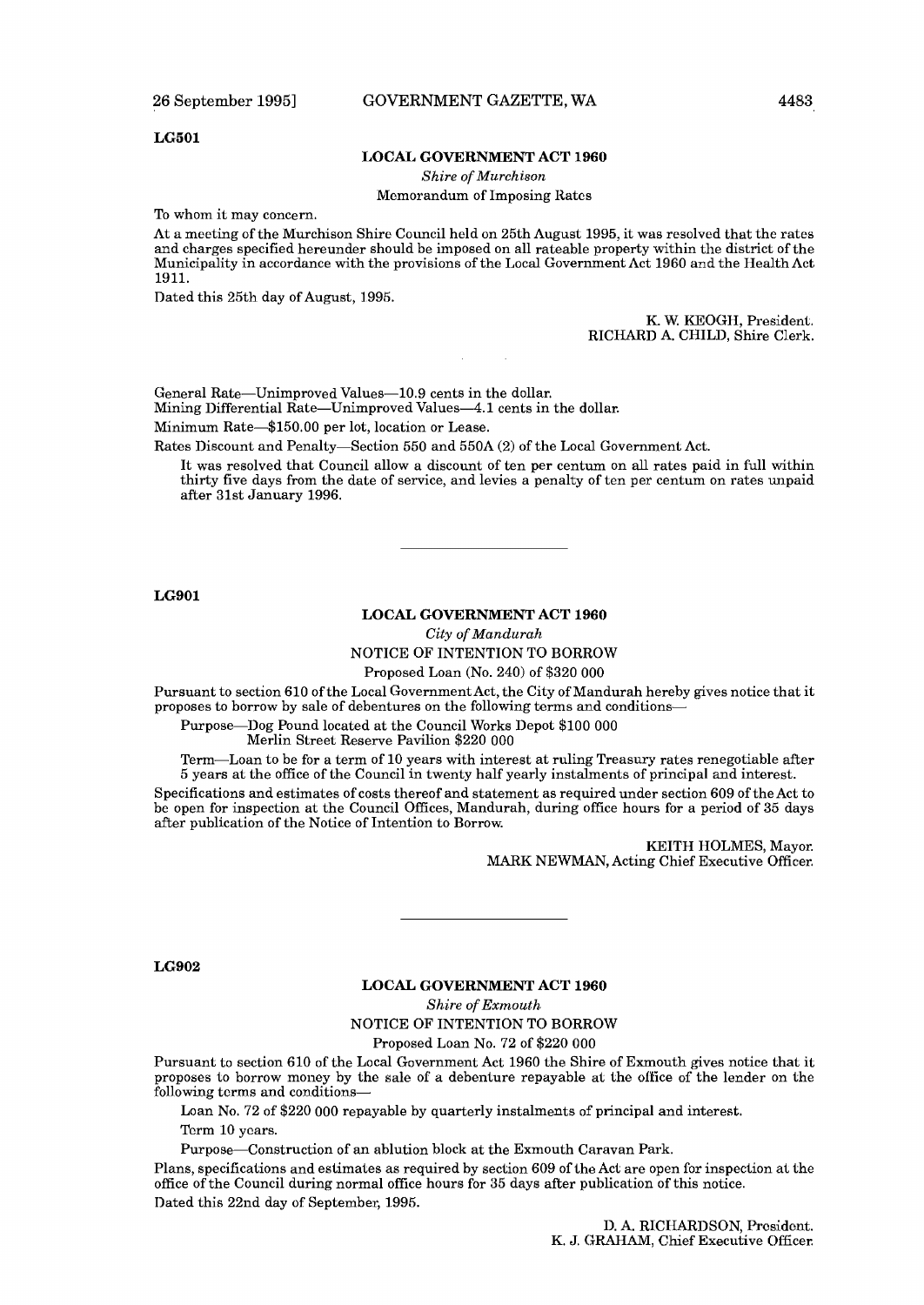#### **LG903**

#### **LOCAL GOVERNMENT ACT 1960**

#### *Shire of Quairading*  NOTICE OF INTENTION TO BORROW

Proposed Loan No. 103 of \$70 000

Pursuant to section 610 of the Local Government Act 1960 the Shire of Quairading hereby gives notice that it proposes to borrow \$70 000 by a single debenture on the following terms and for the following purposes-

For a period of fourteen  $(14)$  years, repayable in twenty eight  $(28)$  half yearly instalments of principal and interest with the interest rate being reviewed after seven (7) years during the term of the loan, repayable at the office of the Council, Jennaberring Road, Quairading.

Purpose--Factory Unit Construction.

The Schedule required by section 609 of the Local Government Act 1960 for the above loan is available for inspcction at thc officc of the Council during normal busincss hours for thirty five (35) days after the publication of this notice.

> U. L. LAYCOCK, Deputy President. G. A. FARDON, Shire Clerk.

#### **MAIN ROADS**

**MA501** 

MRWA 42-20-CV2

#### **MAIN ROADS ACT 1930 PUBLIC WORKS ACT 1902**

#### NOTICE OF INTENTION TO TAKE OR RESUME LAND

The Minister for Works hereby gives notice, in accordance with the provisions of section 17 (2) of the Public Works Act 1902, that it is intended to take or resume under section 17 (1) of that Act the piece or parcel of land described in the Schedule hereto and being all in the Cunderdin District, for the purpose of the following public works namely, widening of the Great Eastern Highway (SLK Section 132.92-134.08) and that the said piece or parcel of land is marked off on MRWA Drawing 9325-91, which may be inspected at the office of the Commissioner of Main Roads, Waterloo Crescent, East Perth.

Schedule

| No. | Owner or Reputed<br>Owner   | Occupier or Reputed<br>Occupier | Description                                                                                                                                            | Area      |
|-----|-----------------------------|---------------------------------|--------------------------------------------------------------------------------------------------------------------------------------------------------|-----------|
| 1.  | Melrose Nominees<br>Pty Ltd | Melrose Nominees Pty<br>Ltd     | Portion of Meckering Agric-<br>ultural Area Lots 68 and 69<br>and being part of the land<br>comprised in Certificate of<br>Title Volume 1377 Folio 887 | 1.7928 ha |

Dated this 26th day of September 1995.

**D.** R. WARNER, Director Corporate Services.

#### **PARLIAMENT**

#### **PA401**

#### PARLIAMENT OF WESTERN AUSTRALIA

Bills Assented To

It is hereby notified for public information that the Governor has Assented in the name and on behalf oi'Her Majesty the Queen, on the dates shown, to the undermentioned Bills passed by the Legislative Council and thc Logislativo Asscmbly during the Socond Session of the Thirty-Fourth Parliament.

| Short Title of Bill                                  | Date of Assent    | Act No.    |
|------------------------------------------------------|-------------------|------------|
| Legal Practitioners Amendment Bill 1995              | 18 September 1995 | 27 of 1995 |
| Corporations (Western Australia) Amendment Bill 1995 | 18 September 1995 | 28 of 1995 |
| Agricultural Legislation Amendment Bill 1995         | 18 September 1995 | 29 of 1995 |
| Swan Valley Planning Bill 1995                       | 18 Scotember 1995 | 31 of 1995 |
| September 20, 1995.                                  |                   |            |

L. B. MARQUET, Clerk of the Parliaments.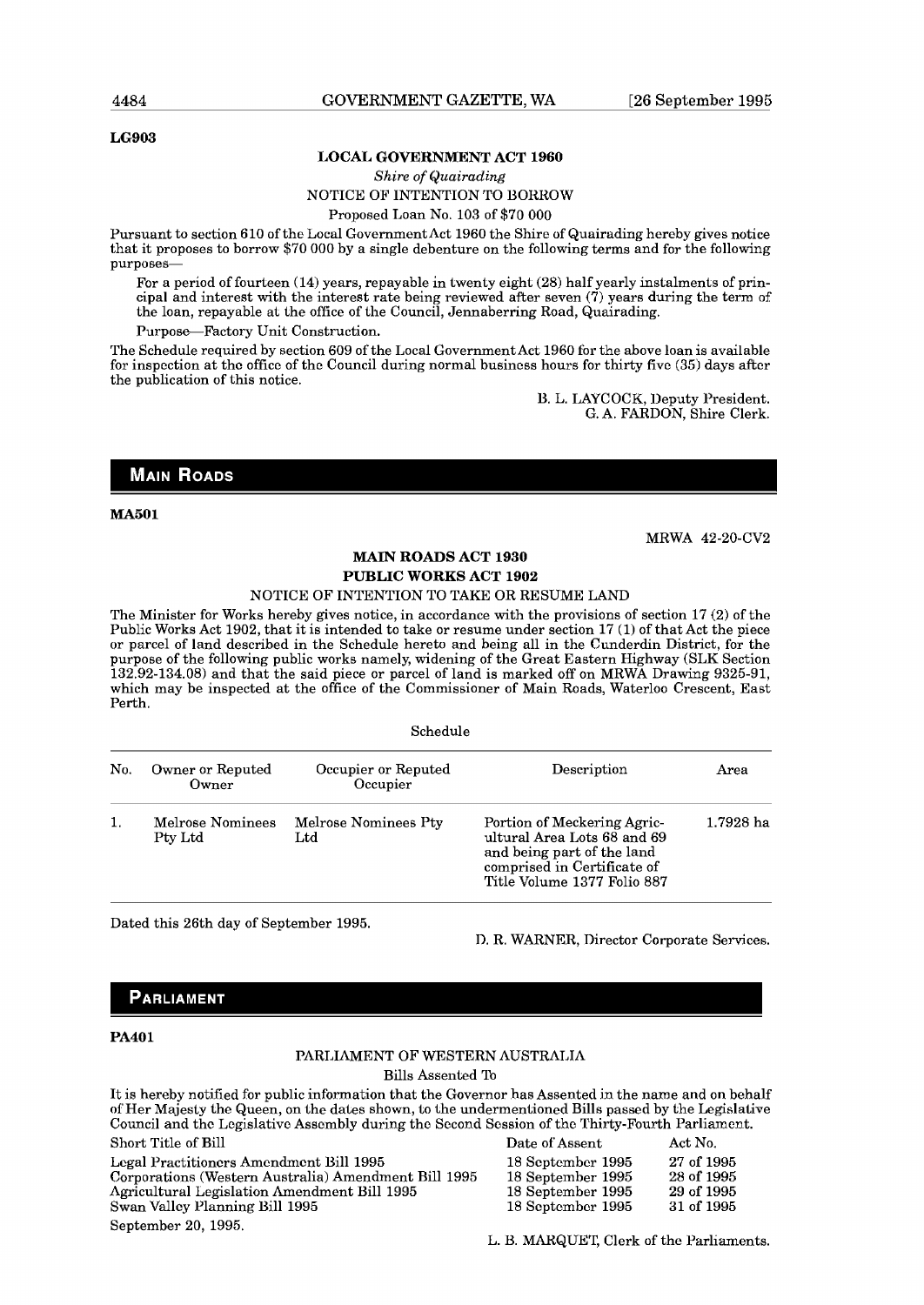#### **PLANNING**

#### **PD401**

#### **TOWN PLANNING AND DEVELOPMENT ACT 1928**

SCHEME AMENDMENT AVAILABLE FOR INSPECTION

*City of Rockingham* 

Town Planning Scheme No. 1-Amendment No. 259

Ref: 853/2/28/1, Pt. 259.

Notice is hereby given that the City of Rockingham has prepared the abovementioned scheme amendment for the purpose of-

- 1. amending Clause **3.2** of the Scheme Text to create a new zone: Singleton Special Residential Zone, and including a new provision as well as an annotation within Table I.
- 2. rezoning Lots 13-16,18,19 and 21 Cockburn Sound Location 16, Golden Bay Heights, Singleton, from "Special Rural" to "Singleton Special Residential" under the City of Rockingham's Town Planning Scheme No. 1 and inserting in Appendix **A** of the Scheme a new Table VIII-Singleton Special Residential Zone.
- 3. replacing the existing special provisions for Lot 1 Crystaluna Drive and Lots 1-11,17,20 and 22 Cockburn Sound Location 16, Golden Bay Heights, Singleton in Table IV of the Scheme Text with new provisions relating to the redevelopment of portions of the Special Rural Subdivision.

Plans and documents setting out and explaining the scheme amendment have been deposited at Council Offices, Civic Boulevard, Rockingham and at the Western Australian Planning Commission, Albert Facey House, 469 Wellington Street, Perth, and will be available for inspection during office hours up to and including November 7,1995.

Submissions on the scheme amendment should be made in writing on Form No. 4 and lodged with the undersigned on or before November 7, 1995.

This amendment is available for inspection in order to provide an opportunity for public comment and it should not be construed that final approval will be granted.

E. W. LUMSDEN, Chief Executive Officer/Shire Clerk.

**PD402** 

#### **TOWN PLANNING AND DEVELOPMENT ACT 1928**

APPROVED TOWN PLANNING SCHEME AMENDMENT

*Shire* of *Swan* 

Town Planning Scheme No. 9-Amendment No. 232

Ref: 853/2/21/10, Pt. 232.

It is hereby notified for public information, in accordance with section 7 of the Town Planning and DevelopmentAct 1928 that the Hon Minister for Planning approved the Shire of SwanTown Planning Scheme Amendment on September 16, 1995 for the purpose of replacing the references to Lot 50 (No. 401) Great Eastern Highway, Midland in the Additional or Restricted Uses schedule at Appendix **6B** of the Scheme Text as follows-

| Locality | Street and Land<br>Particulars                     | Additional or Restricted Uses and Conditions                                                                                                |
|----------|----------------------------------------------------|---------------------------------------------------------------------------------------------------------------------------------------------|
| Midland  | Lot 50 Great<br>Eastern Highway<br>Victoria Street | 1. The following use is an additional use—<br>"P" use-Consulting Rooms<br>-Service Office                                                   |
|          |                                                    | 2. The Service Office use applies only to unit 3 and is limited<br>to the period of occupancy by the Department of Commu-<br>nity Services. |
|          |                                                    | 3. The Consulting Rooms use applies only to unit 5.                                                                                         |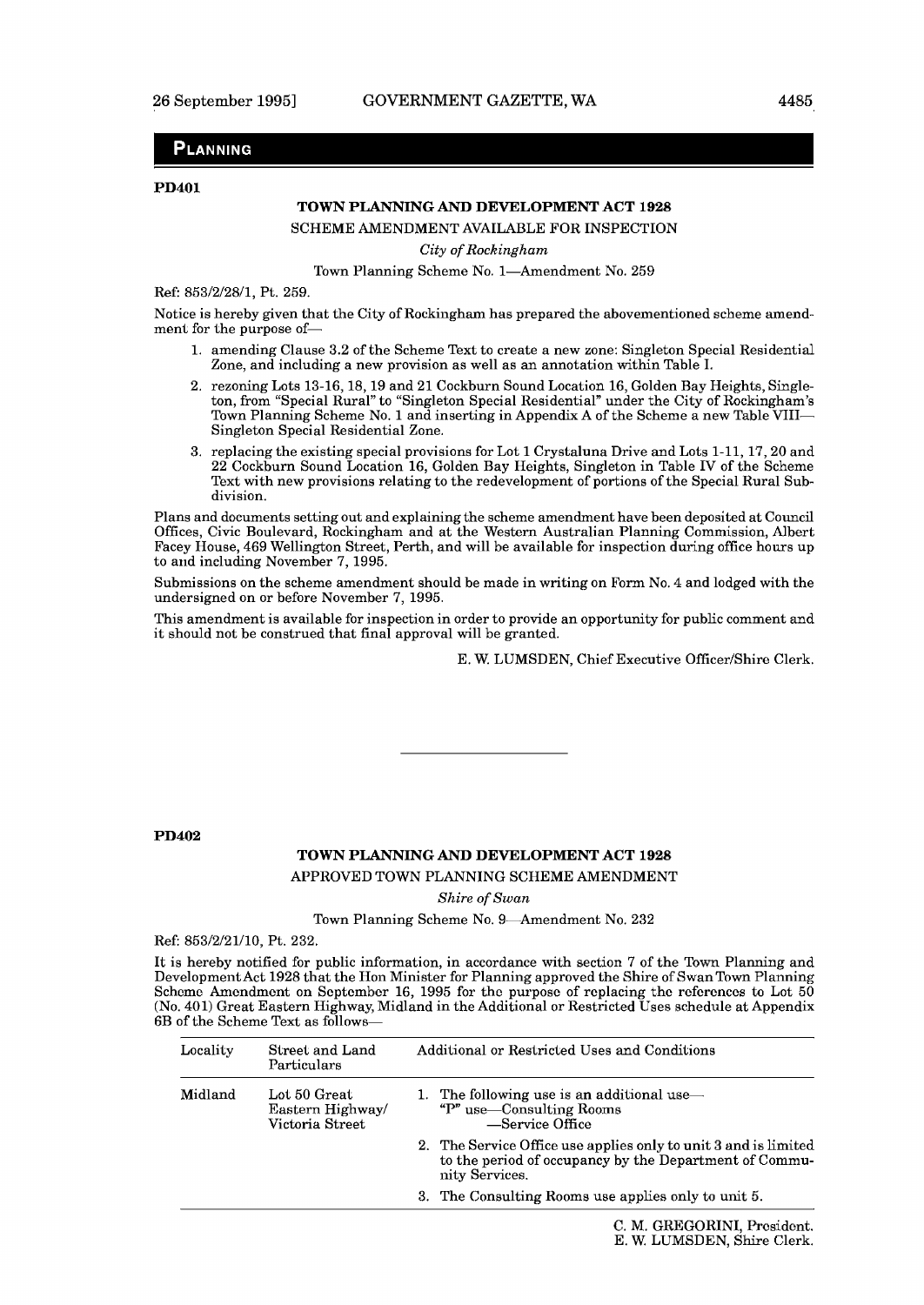#### **PD403**

#### **TOWN PLANNING AND DEVELOPMENT ACT 1928**

#### APPROVED TOWN PLANNING SCHEME AMENDMENT

*Cily of Itockingham* 

#### Town Planning Scheme No. 1-Amendment No. 254

Ref: 853/2/28/1, Pt. 254.

It is hereby notified for public information, in accordance with section 7 of the Town Planning and Development Aet 1928 that the Hon Minister for Planning approved the City of Roekingham Town Planning Scheme Amendment on September 16, 1995 for the purpose of adding Clause  $5.20$  (xxxvi) as follows-

"Lot 293 Kerosene Lane, Baldivis for no purpose other than four grouped dwellings in association with a marron/fish farm or for uses permitted in the rural zone."

> F. W. GARDINER, Mayor. G. G. HOLLAND, Town Clerk.

**PD404** 

**TOWN PLANNING AND DEVELOPMENT ACT 1928**  APPROVED TOWN PLANNING SCHEME AMENDMENT

*City of Rockingham* 

Town Planning Scheme No. 1-Amendment No. 257

Ref: 853/2/28/1, Pt. 257.

It is hereby notified for public information, in accordance with section 7 of the Town Planning and Development Act 1928 that the Hon Minister for Planning approved the City of Rockingham Town Planning Scheme Amendment on September 16,1995 for the purpose of modifying Clause 5.20 **(xxv)**  to read as follows-

"Lot 293 Kerosene Lane, Baldivis for no purpose other than four grouped dwellings in association with a marron/fish farm or for uses permitted in the rural zone."

> F. W. GARDINER, Mayor. G. G. HOLLAND, Town Clerk.

**PD405** 

#### **TOWN PLANNING AND DEVELOPMENT ACT 1928**

APPROVED TOWN PLANNING SCHEME AMENDMENT

*City of Rockingham* 

Town Planning Scheme No. 1-Amendment No. 264

Ref: 853/2/28/1, Pt. 264.

It is hcrcby notificd for public information, in accordancc with scction **7** of thc Town Planning and Development Act 1928 that the Hon Minister for Planning approved the City of Rockingham Town Planning Scheme Amendment on September 16,1995 for the purpose of rezoning Lots 1 and l8 Warnbro Sound Avenue, Port Kennedy from 'Reserve-Parks and Recreation' and 'Reserve-Local Road' to 'Development' Zone.

> F. W. GARDINER, Mavor. G. G. HOLLAND, Town Clerk.

**PD406** 

**TOWN PLANNING AND DEVELOPMENT ACT 1928** 

APPROVED TOWN PLANNING SCIIEME AMENDMENT

*Shire of Northam* 

Town Planning Scheme No. 2-Amendment No. 22

Ref: 853/4/23/2, Pt. 22.

It is hereby notified for public information, in accordance with section 7 of the Town Planning and DcvclopmcntAct 1928 that thc lIon Ministcr for Planning approvcd thc Skirc of Northam Town Planning Scheme Amendment on September 16,1995 for the purpose of-

1. Rezoning Lot 1 of Avon Loc 9497 and Avon Loc 14738 from Rural 2 to Special Rural.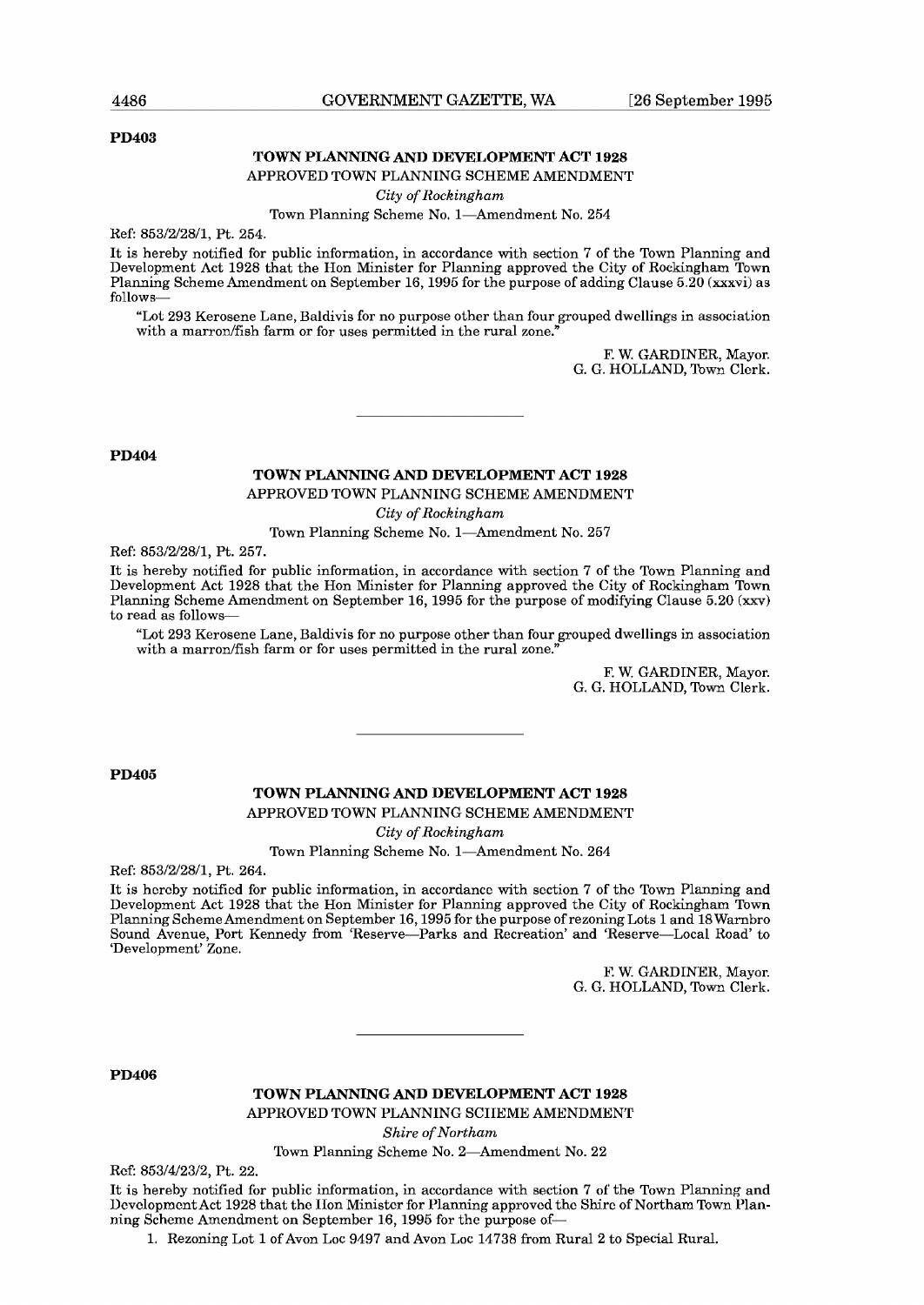2. Adding to Schedule 5 in the relevant columns, the following-

| Specified Area of<br>Special Rural Zone                                  | Special Provisions Other Than Those<br>Referred to in Part 6.6                                                                                    |
|--------------------------------------------------------------------------|---------------------------------------------------------------------------------------------------------------------------------------------------|
| Lot 1 of Avon Loc 9497 and<br>Avon Loc 14738 Oyston Road,<br>Bakers Hill | $(1)$ Subdivision shall be in accordance with the<br>subdivisional guide plan for the zone adopted<br>by Council and endorsed by the Shire Clerk. |
|                                                                          | $(2)$ The following uses are permitted—                                                                                                           |
|                                                                          | Single House<br><b>Rural Pursuit</b>                                                                                                              |
|                                                                          | and with the consent of Council—                                                                                                                  |
|                                                                          | Horse Stables<br>Home Occupation                                                                                                                  |
|                                                                          | all other uses are not permitted.                                                                                                                 |
|                                                                          |                                                                                                                                                   |

D. R. ANTONIO, President. A. **J. MIDDLETON**, Shire Clerk.

#### **PD407**

#### **TOWN PLANNING AND DEVELOPMENT ACT 1928**

APPROVED TOWN PLANNING SCHEME AMENDMENT

**City** of *Bunbury* 

Town Planning Scheme No. 6-Amendment No. 168

Ref: 853/6/2/9, Pt. 168.

It is hereby notified for public information, in accordance with section 7 of the Town Planning and Development Act 1928 that the Hon Minister for Planning approved the City of Bunbury Town Planning Scheme Amendment on September 16,1995 for the purpose of-

- 1. Rezoning Leschenault Location 26, Lot 102 Old Coast Road, Pelican Point from 'Special Use-Fast Food, Service Station, Medical Centre, Garden Centre and Service Area' and 'Commercial B' to 'Special Use site-as listed in the First Schedule'.
- **2.** Modifying point **2.** and **4** of the Development Conditions in the First Schedule-Special Uses, as outlined below-

| Description of Land                                                 | Permitted Uses                                         | Development Conditions                                                                                                                                                                                                                                                                                                                                                              |  |
|---------------------------------------------------------------------|--------------------------------------------------------|-------------------------------------------------------------------------------------------------------------------------------------------------------------------------------------------------------------------------------------------------------------------------------------------------------------------------------------------------------------------------------------|--|
| Pt Loc 26, Lot 11 and<br>portion of Lot 100<br><b>Estuary Drive</b> | The Sanctuary Pelican<br>$Point$ Resort<br>Development | 2. The commercial development located<br>in the Special Use Site is to comprise<br>a maximum 600m <sup>2</sup> retail GLA.                                                                                                                                                                                                                                                          |  |
|                                                                     |                                                        | 4. All uses within the Special Use site<br>on the corner of Estuary Drive and Old<br>Coast Road (these uses being fast foods,<br>service station, medical centre, garden<br>centre, service area as denoted on the<br>Scheme Amendment Map) are hereby<br>classified as 'SA' uses, as defined else-<br>where in the Scheme.                                                         |  |
|                                                                     |                                                        | 5. All commercial development within<br>the Special Use site (these uses being)<br>amusement centre, art gallery, fish<br>shop, health studio, licenced restau-<br>rant, local shop, office, pet shop, serv-<br>ice industry, Shop—Group 1, showroom/<br>warehouse—group 2, and video hire<br>outlet), are hereby classified as 'AA'<br>uses, as defined elsewhere in the<br>Scheme |  |
|                                                                     |                                                        | 6. Development shall be in accordance<br>with a Comprehensive Development<br>Plan approved by Council, or any vari-<br>ation thereto.                                                                                                                                                                                                                                               |  |

**3.** Amending the Scheme Map accordingly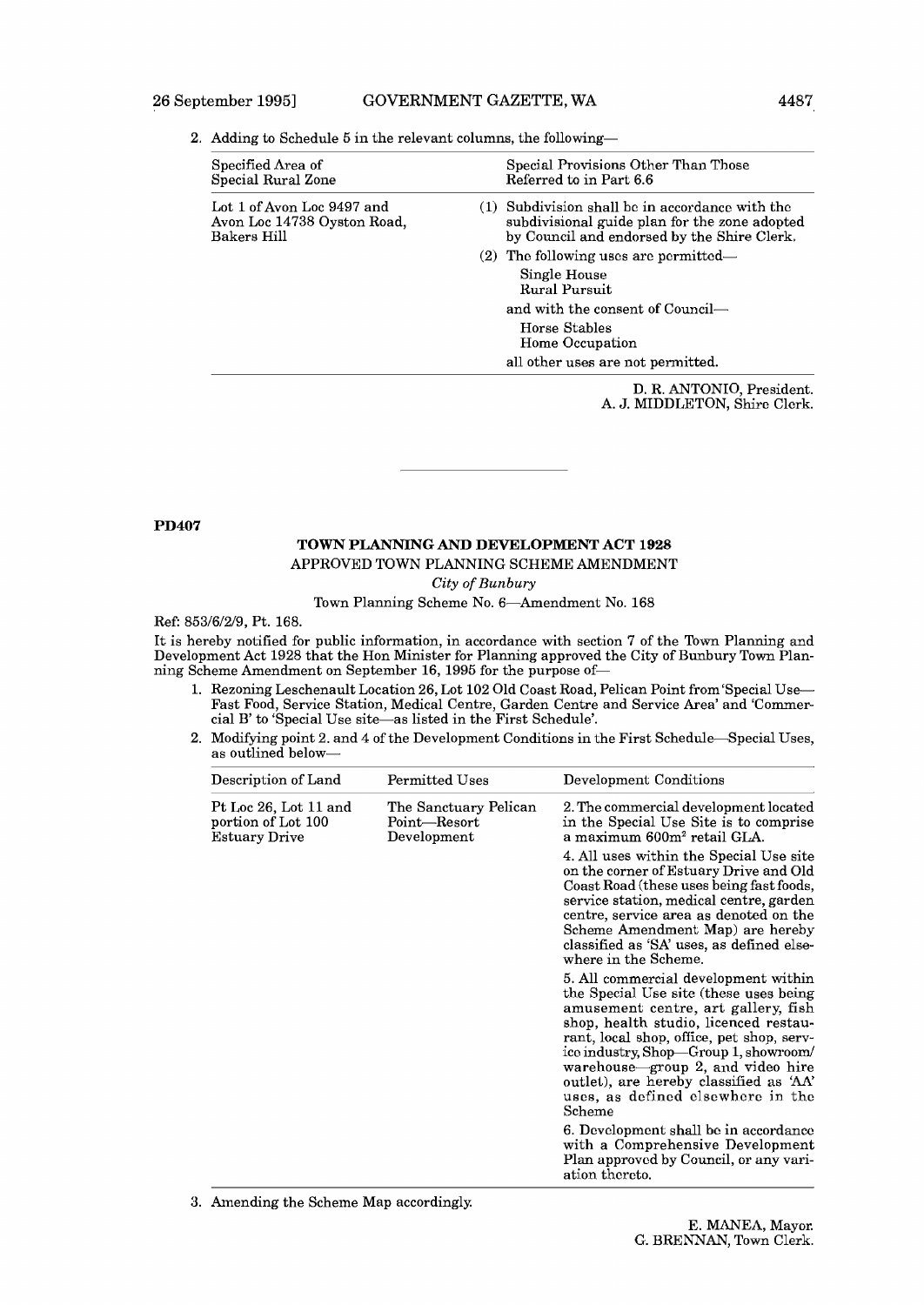#### POLICE

#### **PE401**

#### POLICE AUCTION

Under the provisions of the Police Act 1892-1992, unclaimed found and stolen property will be sold by public auction at the Department of State Services, State Supply Disposal Centre, 21 Pilbara Street, Welshpool on Tuesday, 31 October 1995 at 9.00 am.

Auction to be conducted by Mr K. Treloar, Government Auctioneer.

R. FALCONER, Commissioner of Police.

#### **PE402**

#### POLICE AUCTION

Under the provisions of the Police Act 1892-1992, unclaimed stolen bicycles will be sold by public auction at the Department of State Services, State Supply Disposal Centre, 21 Pilbara Street, Welshpool on Tuesday, 10 October 1995 at 9.00 am.

Auction to be conducted by Mr K. Treloar, Government Auctioneer.

R. FALCONER, Commissioner of Police.

#### **PE501**

#### **ROAD TRAFFIC ACT 1974**

**I,** Alan Keith Watson, Acting Commander (Traffic Operations) being the delegated officer of the Minister for Police under Section 83(6) of the Road Traffic Act 1974, pursuant to the powers conferred by section 83(1) of that Act and the consent of the Local Authorities having been obtained and nominated for the purpose of a Marathon by members/entrants of the Attadale Rotary Club on November 12th, 1995 between the hours of 0900 and 1200 do hereby approve the temporary suspension of the Regulations made under such Act on the carriagewayls mentioned hereunder.

Racing to be confined to the left hand side of the carriageway on: Honour Ave, Point Walter Rd, Preston Point Rd, Moreing Rd, Wichman Rd, Hislop Rd, Melville Beach Rd, Burke Dve, Carroll Dve. Dated at Perth this 13th day of September 1995.

A. K. WATSON, Acting Commander (Traffic Operations).

#### **ROAD TRAFFIC ACT 1974**

I, Alan Keith Watson, Acting Commander (Traffic Operations) being the delegated officer of the Minister for Police under Section 83(6) of the Road Traffic Act 1974, pursuant to the powers conferred by section 83(1) of that Act and the consent of the Local Authorities having been obtained and nominated for the purpose of a Footrace by members/entrants of the W.A. Marathon Club on November 12th, 1995 between the hours of 0700 and 0900 do hereby approve the temporary suspension of the Regulations made under such Act on the carriageway/s mentioned hereunder.

Racing to be confined to the left hand side of the carriageway on: Cliff St, Esplanade Reserve, Phillimore St, Marine Tee, Fleet St, Dual use path, Fremantle.

Dated at Perth this 13th day of September 1995.

A. K. WATSON, Acting Commander (Traffic Operations).

#### **PE502**

#### **ROAD TRAFFIC ACT 1974**

**I,** Alan Keith Watson, Acting Commander (Traffic Operations) being the delegated officer of the Minister for Police under Section 83(6) of the Road Traffic Act 1974, pursuant to the powers conferred by section 83(1) of that Act and the consent of the Local Authorities having been obtained and nominated for the purpose of a Duathlon by members/entrants of the Northam Gift on October 29th, 1995 between the hours of 1000 and 1200 do hereby approve the temporary suspension of the Regulations made under such Act on the carriagewayls mentioned hereunder.

Racing to be confined to the left hand side of the carriageway on: Chidlow, Yilgarn Ave, Burgoyne St, Throssell St, Byfield, Yilgarn Ave, Northam.

Dated at Perth this 21st day of September 1995.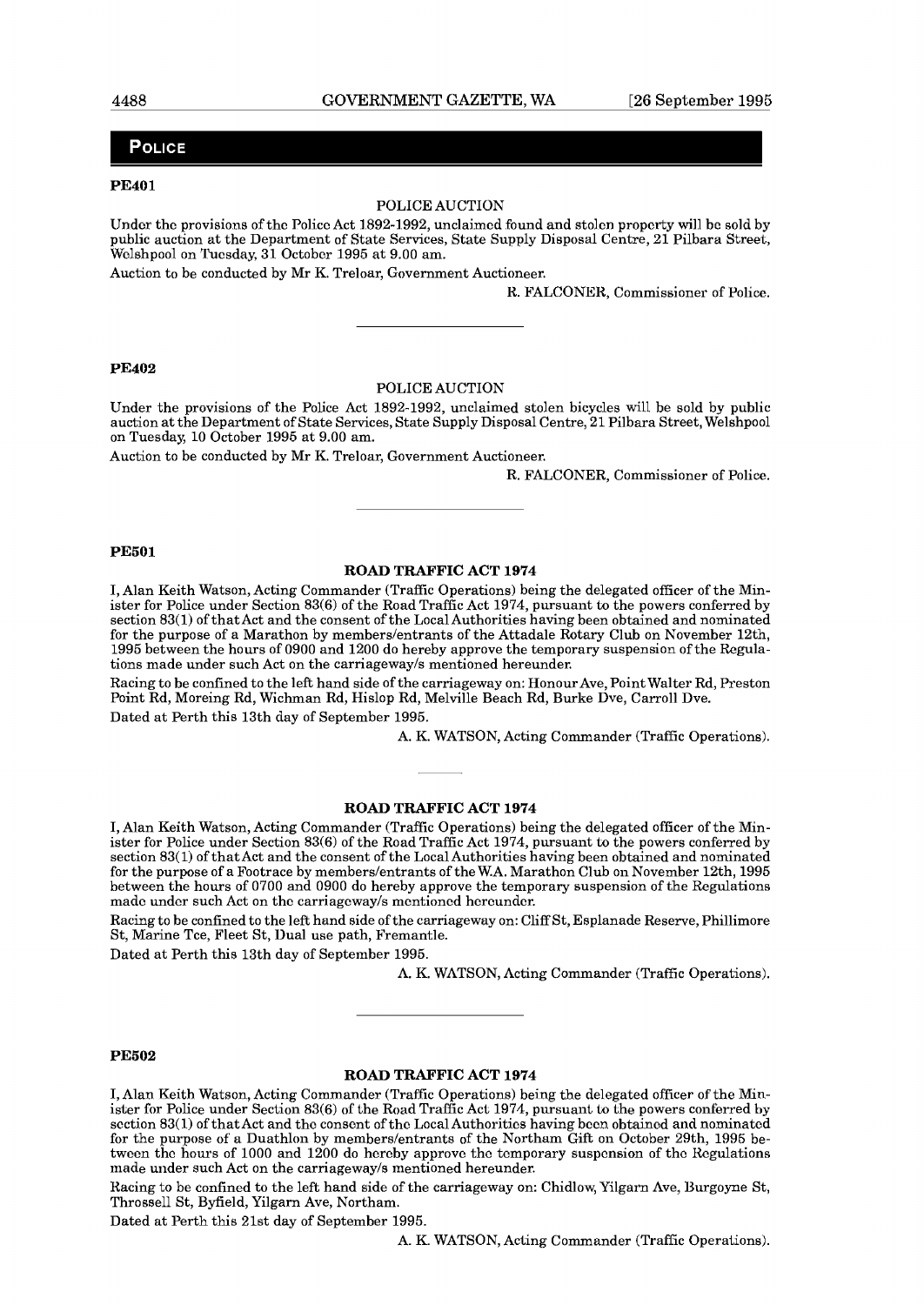#### **PE503**

#### **ROAD TRAFFIC ACT 1974**

I, Alan Keith Watson, Acting Commander (Traffic Operations) being the delegated officer of the Minister for Police under Section 83(6) of the Road Traffic Act 1974, pursuant to the powers coderred by section 83(1) of that Act and the consent of the Local Authorities having been obtained and nominated for the purpose of a School Triathlon by memberslentrants of the Leeming Senior High School on November 17th, 1995 between the hours of 0915 and 1015 do hereby approve the temporary suspension of the Regulations made under such Act on the carriagewayls mentioned hereunder.

Racing to be confined to the left hand side of the carriageway on: Honour Pde, Rurke, Dve, Hurst St, Attadale.

Dated at Perth this 13th day of September 1995.

A. K. WATSON, Acting Commander (Traffic Opcrations).

#### **ROAD TRAFFIC ACT 1974**

I, Alan Keith Watson, Acting Commander (Traffic Operations) being the delegated officer of the Minister for Police under Section 83(6) of the Road Traffic Act 1974, pursuant to the powers conferred by section 83(1) of that Act and the consent of the Local Authorities having been obtained and nominated for the purpose of a Triathlon by memberslentrants of the Sacred Heart College on November 17th, 1995 between the hours of 0900 and 0930 do hereby approve the temporary suspension of the Regulations made under such Act on the carriagewayls mentioned hereunder.

Racing to be confined to the left hand side of the carriageway on: Sorrento Beach North Car Park, West Coast Hwy to Whitfords Ave then return via West Coast Hwy to St. Heliers Dve, Sorrento.

Dated at Perth this 13th day of September 1995.

A. K. WATSON, Acting Commander (Traffic Operations).

#### **ROAD TRAFFIC ACT 1974**

I, Alan Keith Watson, Acting Commander (Traffic Operations) being the delegated officer of the Minister for Police under Section 83(6) of the Road Traffic Act 1974, pursuant to the powers conferred by section 83(1) of that Act and the consent of the Local Authorities having been obtained and nominated for the purpose of aTriathlon by memberslentrants of the Albany Triathlon Club Inc. on October 15th, 1995 between the hours of 0900 and 1100 do hereby approve the temporary suspension of the Regulations made under such Act on the carriagewayls mentioned hereunder.

Racing to be confined to the left hand side of the carriageway on: MermaidAve, Clark St, Swarbrick St, Greene St, Roe Pde, Emu Point Pool, Boat Harbour, Albany.

Dated at Perth this 2lst day of September 1995.

A. K. WATSON, Acting Commander (Traffic Operations).

#### **ROAD TRAFFIC ACT 1974**

I, Alan Keith Watson, Acting Commander (Traffic Operations) being the delegated officer of the Ministcr for Policc undcr Scction 83(6) of thc Road Traffic Act 1974, pursuant to thc powcrs confcrrcd by section 83(1) of that Act and the consent of the Local Authorities having been obtained and nominated for the purpose of a Triathlon by members/entrants of the Albany Triathlon Club Inc. on October 8th, 1996 between the hours of 0900 and 1100 do hereby approve the temporary suspension of the Regulations made under such Act on the carriagewayls mentioned hereunder.

Racing to be confined to the left hand side of the carriageway on: Barker Rd, Graham St, Sanford Rd, North Rd, Albany Hwy, Barkcr Rd, Albany.

Dated at Perth this 21st day of September 1995.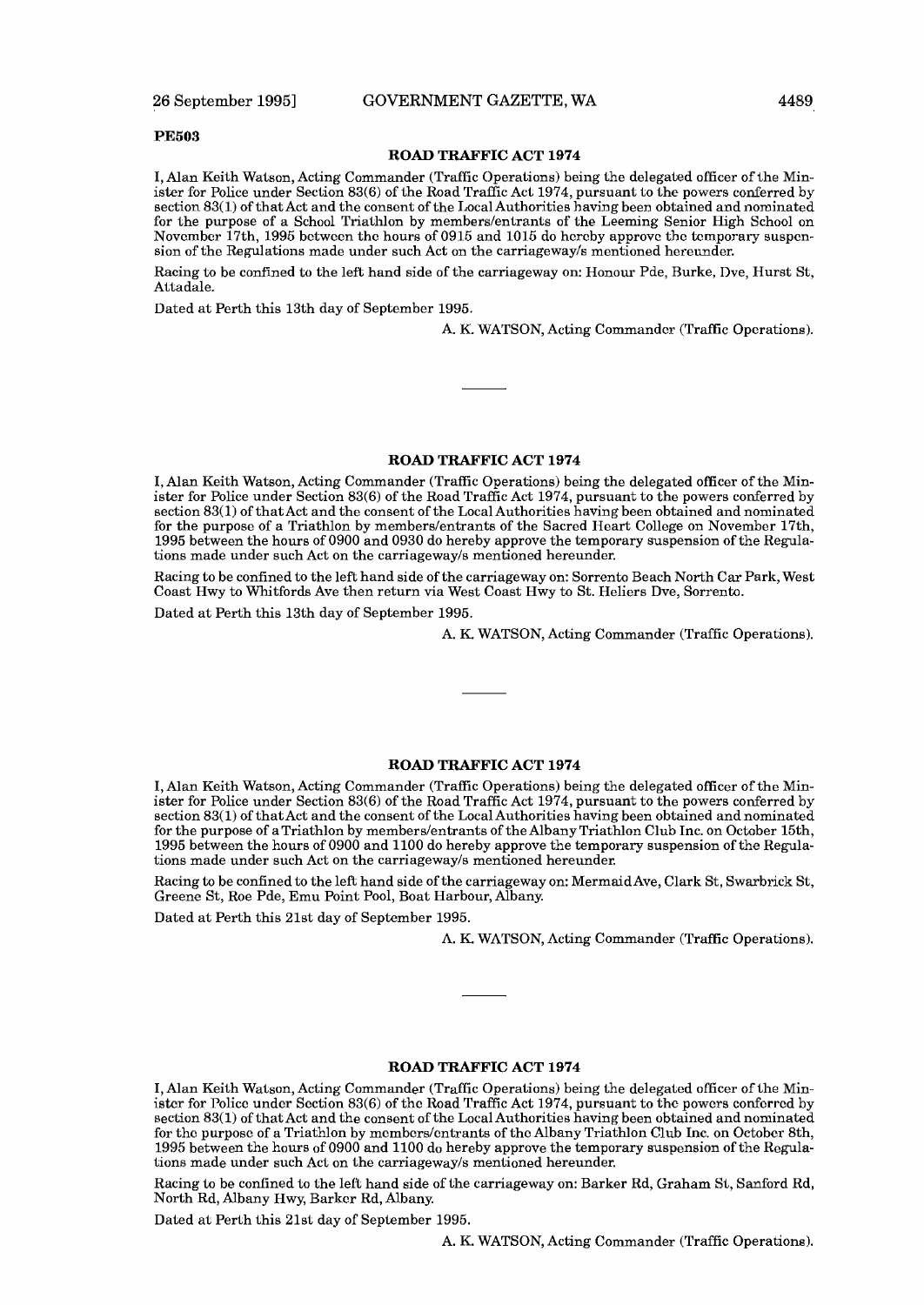#### **PE504**

#### **ROAD TRAFFIC ACT 1974**

**I,** Alan Keith Watson, Acting Commander (Traffic Operations) being the delegated officer of the Minister for Police under Section  $83(6)$  of the Road Traffic Act 1974, pursuant to the powers conferred by section 83(1) of that Act and the consent of the Local Authorities having been obtained and nominated for the purpose of a Rallysprint by members/entrants of the Nissan Car Club on October 8th, 1995 bctwccn the hours of 0900 and 1730 do hcroby approvc the temporary suspcnsion of the Kcgulations made under such Act on the carriagewayls mentioned hereunder.

Racing to be confined to the left hand side of the carriageway on: Rockingham Rd, Wells Rd, Bay Rd, 1st Ave, 2nd Ave, 3rd Ave, Rockingham.

All participants to wear approved head protection at all times.

Dated at Perth this 13th day of September 1995.

A. K. WATSON, Acting Commander (Traffic Operations).

#### **PE505**

#### **ROAD TRAFFIC ACT 1974**

**I,** Alan Keith Watson, Acting Commander (Traffic Operations) being the delegated officer of the Minister for Police under Section 83(6) of the Road Traffic Act 1974, pursuant to the powers conferred by section 83(1) of that Act and the consent of the Local Authorities having been obtained and nominated for the purpose of a Charity Fun Run by memberslentrants of the Kalamunda Foothills Rotary Club on November 5th, 1995 between the hours of 0800 and 1030 do hereby approve the temporary suspension of the Regulations made under such Act on the carriagewayls mentioned hereunder.

Racing to be confined to the left hand side of the carriageway on: Ridge Hill, Zig Zag, Scenic Drive, Lascalles Pde, William St, Railway Rd, Lindsay Rd, Kalamunda.

Dated at Perth this 21st day of September 1995.

A. K. WATSON, Acting Commander (Traffic Operations).

#### **PE506**

#### **ROAD TRAFFIC ACT 1974**

**I,** Alan Keith Watson, Acting Commander (Traffic Operations) being the delegated officer of the Minister for Police under Section 83(6) of the Road Traffic Act 1974, pursuant to the powers conferred by section 83(1) of that Act and the consent of the Local Authorities having been obtained and nominated for the purpose of a Motorcycle races by memberslentrants of the Collie Motorcycle Club on November 12th, 1995 between the hours of 0730 and 1700 do hereby approve the temporary suspension of the Regulations made under such Act on the carriagewayls mentioned hereunder.

Racing to be confied to the left hand side of the carriageway on: Atkinson St, Jones St, Magnusson St, Ogden St, Holmes St, Princep St, Medic St, Collie.

Dated at Perth this 21st day of September 1995.

A. K. WATSON, Acting Commander (Traffic Operations).

#### **PE507**

#### **ROAD TRAFFIC ACT 1974**

I, Alan Keith Watson, Acting Commander (Traffic Operations) being the delegated officer of the Minister for Police under Section 83(6) of the Road Traffic Act 1974, pursuant to the powers conferred by section 83(1) of that Act and the consent of the Local Authorities having been obtained and nominated for the purpose of a Soapbox by members/entrants of the Wanneroo Soapbox Club on September 23rd, 1995 bctwccn the hours of 1100 and 1700 do hcrcby approvc the temporary suspension of the Kegulations made under such Act on the carriagewayls mentioned hereunder.

Racing to be confined to the left hand side of the carriageway on: Patterson Rd, Pickering Brook.

All participants to wear approved head protection at all times.

Dated at Perth this 13th day of September 1995.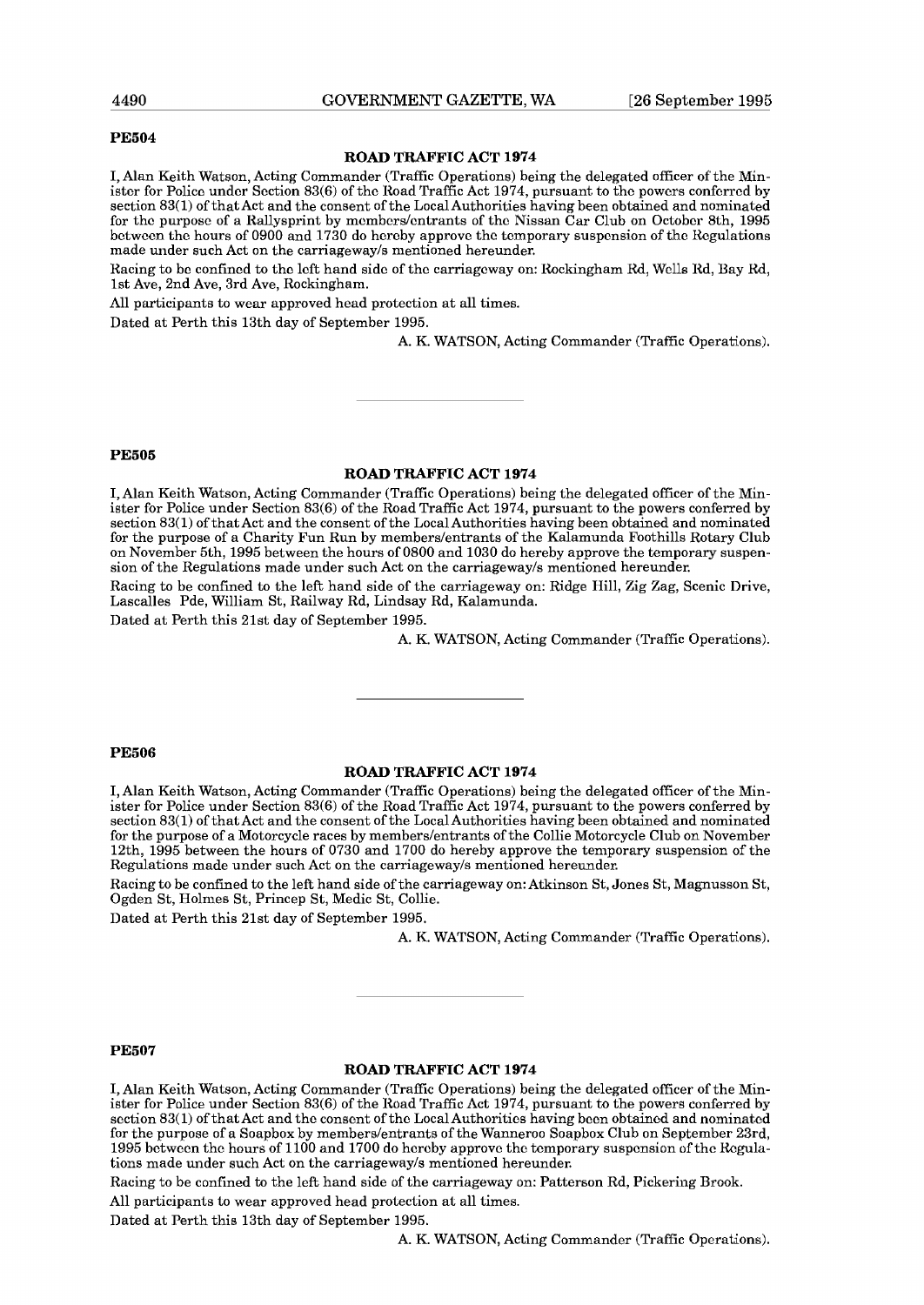I, Alan Keith Watson, Acting Commander (Traffic Operations) being the delegated officer of the Minister for Police under Section 83(6) of the Road Traffic Act 1974, pursuant to the powers conferred by section 83(1) of that Act and the consent of the Local Authorities having been obtained and nominated for the purpose of a Soapbox by members/entrants of the Wanneroo Soapbox Club on October 14th, November 4th, 25th, December 16th, 1995 between the hours of 1100 and 1700 do hereby approve the temporary suspension of the Regulations made under such Act on the carriagewayls mentioned hereunder.

Racing to be confined to the left hand side of the carriageway on: Patterson Rd, Pickering Brook. All participants to wear approved head protection at all times.

Dated at Perth this 21st day of September 1995.

A. K. WATSON, Acting Commander (Traffic Operations).

#### **ROAD TRAFFIC ACT 1974**

**I,** Alan Keith Watson, Acting Commander (Traffic Operations) being the delegated officer of the Minister for Police under Section 83(6) of the Road Traffic Act 1974, pursuant to the powers conferred by section 83(1) of that Act and the consent of the Local Authorities having been obtained and nominated for the purpose of a Soapbox by memberslentrants of the Wanneroo Soapbox Club on January 6th, 1995 between the hours of 1100 and 1700 do hereby approve the temporary suspension of the Regulations made under such Act on the carriagewayls mentioned hereunder.

Racing to be confined to the left hand side of the carriageway on: Patterson Rd, Pickering Brook.

All participants to wear approved head protection at all times.

Dated at Perth this 21st day of September 1995.

A. K. WATSON, Acting Commander (Traffic Operations).

#### **PE508**

#### **ROAD TRAFFIC ACT 1974**

**I,** Alan Keith Watson, Acting Commander (Traffic Operations) being the delegated officer of the Minister for Police under Section 83(6) of the Road Traffic Act 1974, pursuant to the powers conferred by section 83(1) of that Act and the consent of the Local Authorities having been obtained and nominated for the purpose of a Criterium Cycle races by memberslentrants of the Peel District Cycle Club on October 15th, November 5th, 26th, 1995 between the hours of 0830 and 1200 do hereby approve the temporary suspension of the Regulations made under such Act on the carriagewayls mentioned hereunder.

Racing to be confined to the left hand side of the carriageway on: Blythwood St, Kookabrook St, Mandurah.

All participants to wear approved head protection at all times.

Dated at Perth this 13th day of September 1995.

A. K. WATSON, Acting Commander (Traffic Operations).

#### **ROAD TRAFFIC ACT 1974**

**1,** Alan Keith Watson, Acting Commander (Traffic Operations) being the delegated officcr of the Minister for Police under Section **83(6)** of the Road Traffic Act 1974, pursuant to the powers conferred by section 83(1) of that Act and the consent of the Local Authorities having been obtained and nominated for the purpose of a Cycle race by members/entrants of the Peel District Cycle Club on December 3rd, 1995 between the hours of 0800 and 1130 do hereby approve the temporary suspension of the Regulations made under such Act on the carriagewayls mentioned hereunder.

Racing to be confined to the left hand side of the carriageway on: Fielden Way, Beardley St, Patton Way, Bakewell Dve, Pt. Kennedy.

All participants to wear approved head protection at all times.

Dated at Perth this 21st day of September 1995.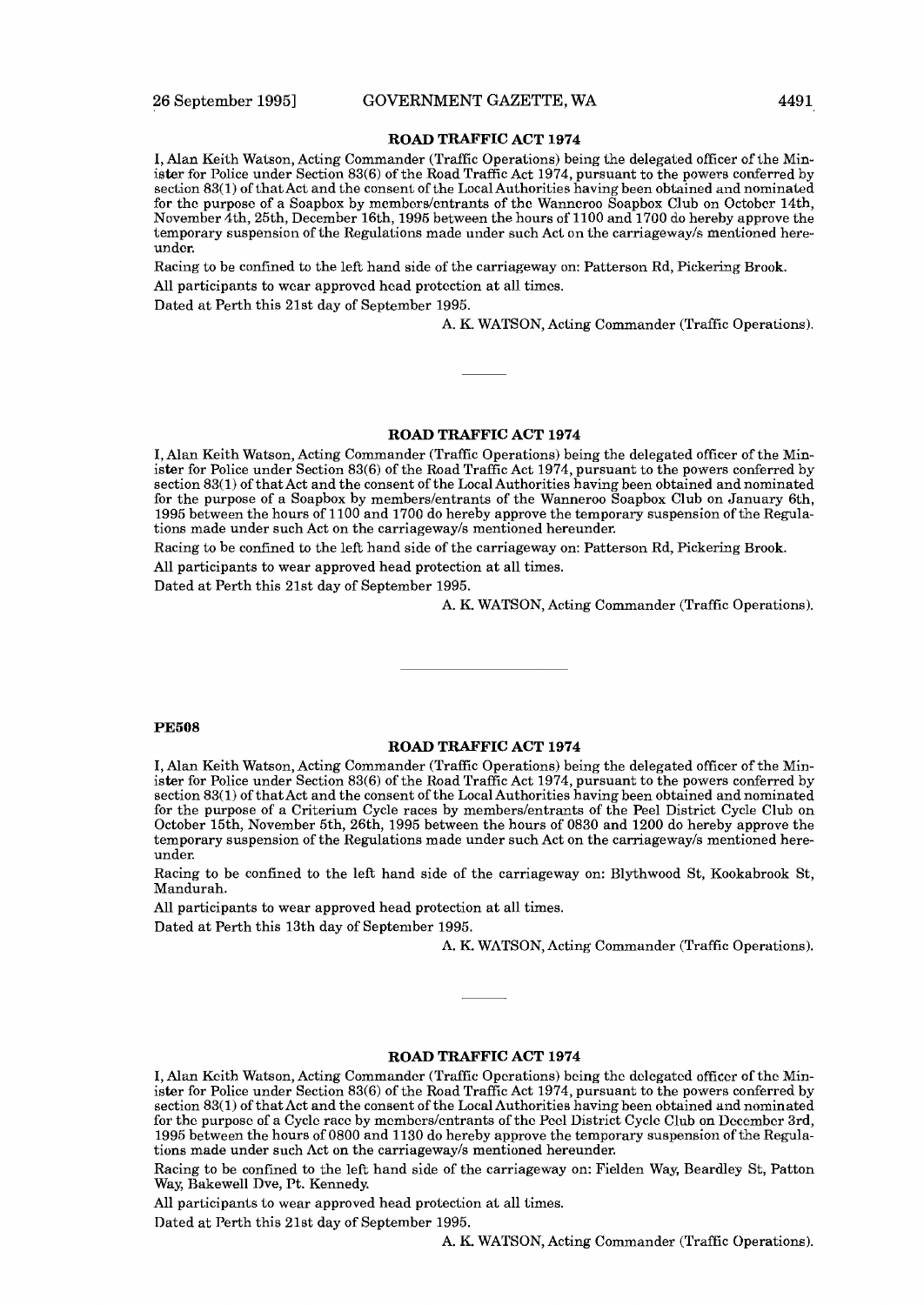**I,** Alan Kcith Watson, Acting Commandcr (Traffic Opcrations) bcing thc dclcgated officer of thc Minister for Police under Section 83(6) of the Road Traffic Act 1974, pursuant to the powers conferred by scction 83(1) of that Act and the consont of thc Local Authorities having bccn obtained and nominated for the purpose of a Cycle race by members/entrants of the Central Great Southern Enterprise Agency on October lst, 1995 between the hours or1500 and 1900 do hereby approve the temporary suspension of thc lbgulations madc under such Act on thc carriagcwayls mcntioncd hcrcundcr.

Racing to be confined to the left hand side of the carriageway on: Clive St, Dore St, Claude St, Daping St, Clivc St, Katanning.

All participants to wear approved head protection at all times.

Dated at Perth this 21st day of September 1995.

A. K. WATSON, Acting Commander (Traffic Operations).

#### **ROAD TRAFFIC ACT 1974**

**I,** Alan Keith Watson, Acting Commander (Traffic Operations) being the delegated officer of the Minister for Police under Section 83(6) of the Road Traffic Act 1974, pursuant **to** the powers conferred by section 83(1) of that Act and the consent of the Local Authorities having been obtained and nominated for the purpose of a Cycle races by memberslentrants of the Northern Districts Cycle Club on November 5th, 12th, 19th, 1995 between the hours of 0800 and 1200 do hereby approve the temporary suspension of the Regulations made under such Act on the carriageway/s mentioned hereunder.

Racing to be confined to the left hand side of the carriageway on: Grand Boulevarde, Shenton Ave, Joondalup.

All participants to wear approved head protection at all times.

Dated at Perth this 21st day of September 1995.

A. K. WATSON, Acting Commander (Traffic Operations).

#### **ROAD TRAFFIC ACT 1974**

**I,** Alan Keith Watson, Acting Commander (Traffic Operations) being the delegated officer of the Minister for Police under Section 83(6) of the Road Traffic Act 1974, pursuant to the powers conferred by section 83(1) of that Act and the consent of the Local Authorities having been obtained and nominated for the purpose of a Cycle racing by members/entrants of the Northern Districts Cycle Club on October lst, 8th, 22nd, 29th, 1995 between the hours of 0800 and 1200 do hereby approve the temporary suspension of the Regulations made under such Act on the carriagewayls mentioned hereunder.

Racing to be confined to the left hand side of the carriageway on: Grand Boulevarde, Joondalup Dve, Shenton Ave, Joondalup.

All participants to wear approved head protection at all times.

Dated at Perth this 21st day of September 1995.

A. K. WATSON, Acting Commander (Traffic Operations).

#### **ROAD TRAFFIC ACT 1974**

1, Alan Keith Watson, Acting Commandcr (Traffic Opcrations) bcing the delegated officer of the Minister for Police under Section **83(6)** of the Road Traffic Act 1974, pursuant to the powers conferred by section 83(1) of that Act and the consent of the Local Authorities having been obtained and nominated for the purpose of a Cycle races by members/entrants of the Northern Districts Cycle Club on October 15th, 1995 between the hours of 0900 and 1200 do hereby approve the temporary suspension of the Regulations made under such Act on the carriagewayls mentioned hereunder.

Racing to be confined to the left hand side of the carriageway on: Lower Chittering Rd, Chittering Rd, Chittering.

All participants to wear approved head protection at all times.

Dated at Perth this 21st day of September 1995.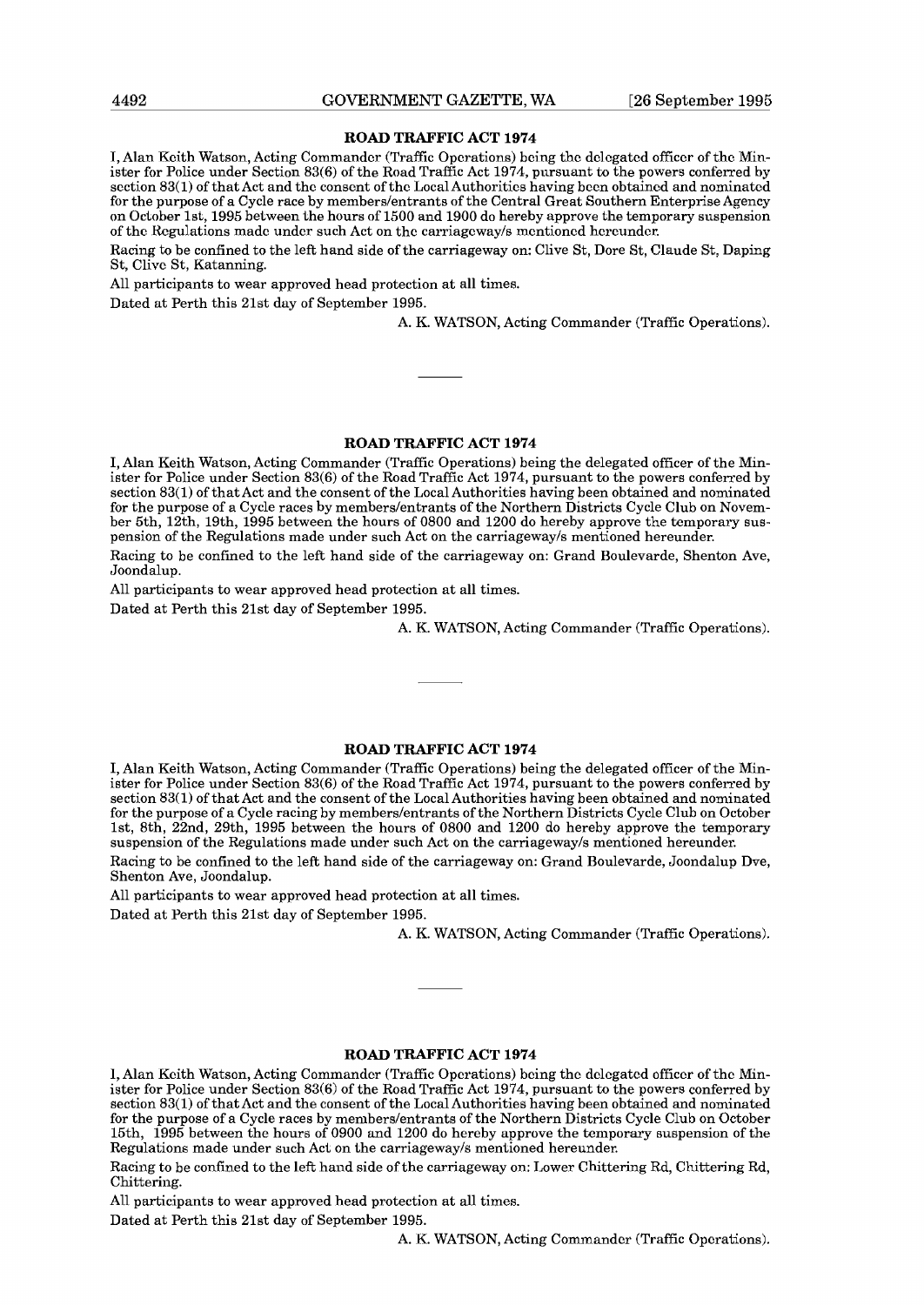**X,** Alan Kcith Watson, Acting Commander (Traffic Operations) being the dclcgatcd officcr of the Minister for Police under Section 83(6) of the Road Traffic Act 1974, pursuant to the powers conferred by section 83(1) of that Act and the consent of the Local Authorities having been obtained and nominated for the purpose of a Cycle races by members/entrants of the Peel District Cycle Club on January 7th. February 4th and 25th, March 17th, 1996, between the hours of 0800 and 1200 do hereby approve the temporary suspcnsion of the Hcgulations madc undcr such Act on the carriagcwayls mcntioncd hereunder.

Racing to be confined to the left hand side of the carriageway on: Fielden Way, Beardsley St, Paxton Way, Bakewell Dve, Pt. Kennedy

A11 participants to wear approved head protection at all times.

Dated at Perth this 21st day of September 1995.

A. K. WATSON, Acting Commander (Traffic Operations).

#### **ROAD TRAFFIC ACT 1974**

**I,** Alan Keith Watson, Acting Commander (Traffic Operations) being the delegated officer of the Minister for Police under Section 83(6) of the Road Traffic Act 1974, pursuant to the powers conferred by section 83(1) of that Act and the consent of the Local Authorities having been obtained and nominated for the purpose of a Cycle race by memberslentrants of the Peel District Cycle Club on October 22nd, November 12th, 1995 between the hours of 0830 and 1200 do hereby approve the temporary suspension of the Regulations made under such Act on the carriagewayls mentioned hereunder.

Racing to be confined to the left hand side of the carriageway on: Fielden Way, Beardsley St, Patton Way, Bakewell St, Port Kennedy.

All participants to wear approved head protection at all times.

Dated at Perth this 21st day of September 1995.

A. K. WATSON, Acting Commander (Traffic Operations).

#### **ROAD TRAFFIC ACT 1974**

**I,** Alan Keith Watson, Acting Commander (Traffic Operations) being the delegated officer of the Minister for Police under Section 83(6) of the Road Traffic Act 1974, pursuant to the powers conferred by section 83(1) of that Act and the consent of the Local Authorities having been obtained and nominated for the purpose of a Cycle race by memberslentrants of the Centre Great Southern Enterprise Agency on September 30th, 1995 between the hours of 1630 and 1730 do hereby approve the temporary suspension of the Regulations made under such Act on the carriagewayls mentioned hereunder.

Racing to be confined to the left hand side of the carriageway on: Benn Pde, Albany Hwy, Gordon St, Pensioner Rd, Benn Pde, Kojonup.

All participants to wear approved head protection at all times.

Dated at Perth this 21st day of September 1995.

A. K. WATSON, Acting Commander (Traffic Operations).

#### **PE509**

#### **ROAD TRAFFIC ACT 1974**

**I,** Alan Keith Watson, Acting Commander (Traffic Operations) being the delegated officer of the Minister for Police under Section 83(6) of the Road Traffic Act 1974, pursuant to the powers conferred by section 83(1) of that Act and the consent of the Local Authorities having been obtained and nominated for the purpose of a Bicycle time trial by members/entrants of the Australian Time Trials Assn on October 22nd, 1995 between the hours of 0800 and 1030 do hereby approve the temporary suspension of the Regulations made under such Act on the carriageway/s mentioned hereunder.

Racing to be confined to the left hand side of the carriageway on: Baile Rd, Bannister Rd, Baile Rd, Canning Vale.

A11 participants to wear approved head protection at all times.

Dated at Perth this 13th day of September 1995.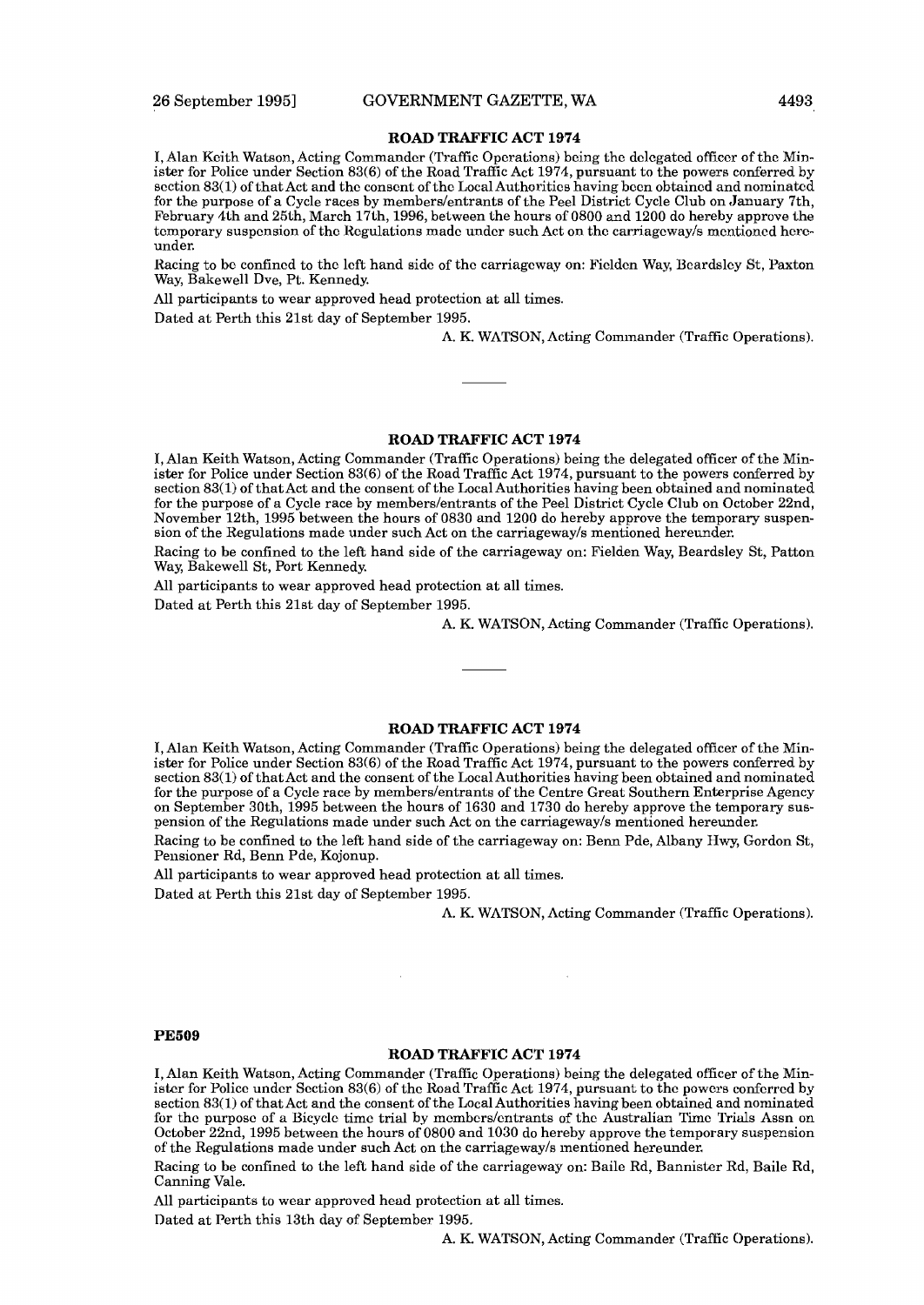**I,** Alan Kcith Watson, Acting Commandcr (Traffic Opcrations) bcing thc dclcgated officcr of thc Minister for Police under Section 83(6) of the Road Traffic Act 1974, pursuant to the powers conferred by scction 83(1) of that Act and the consent of thc Local Authoritics having bccn obtained and nominated for the purpose of a Bicycle time trial by members/entrants of the Australian Time Trials Assn on November 19th, 1995 between the hours of 0800 and 1030 do hereby approve the temporary suspension of the Regulations made under such Act on the carriageway's mentioned hereunder.

Racing to be confined to the left hand side of the carriageway on: Mundijong Rd near Patterson Rd, Baldivas Rd, Karnup Rd, Richardson Rd, Wright Rd, Rockingham District.

All participants to wear approved head protection at all times.

Dated at Perth this 21st day of September 1995.

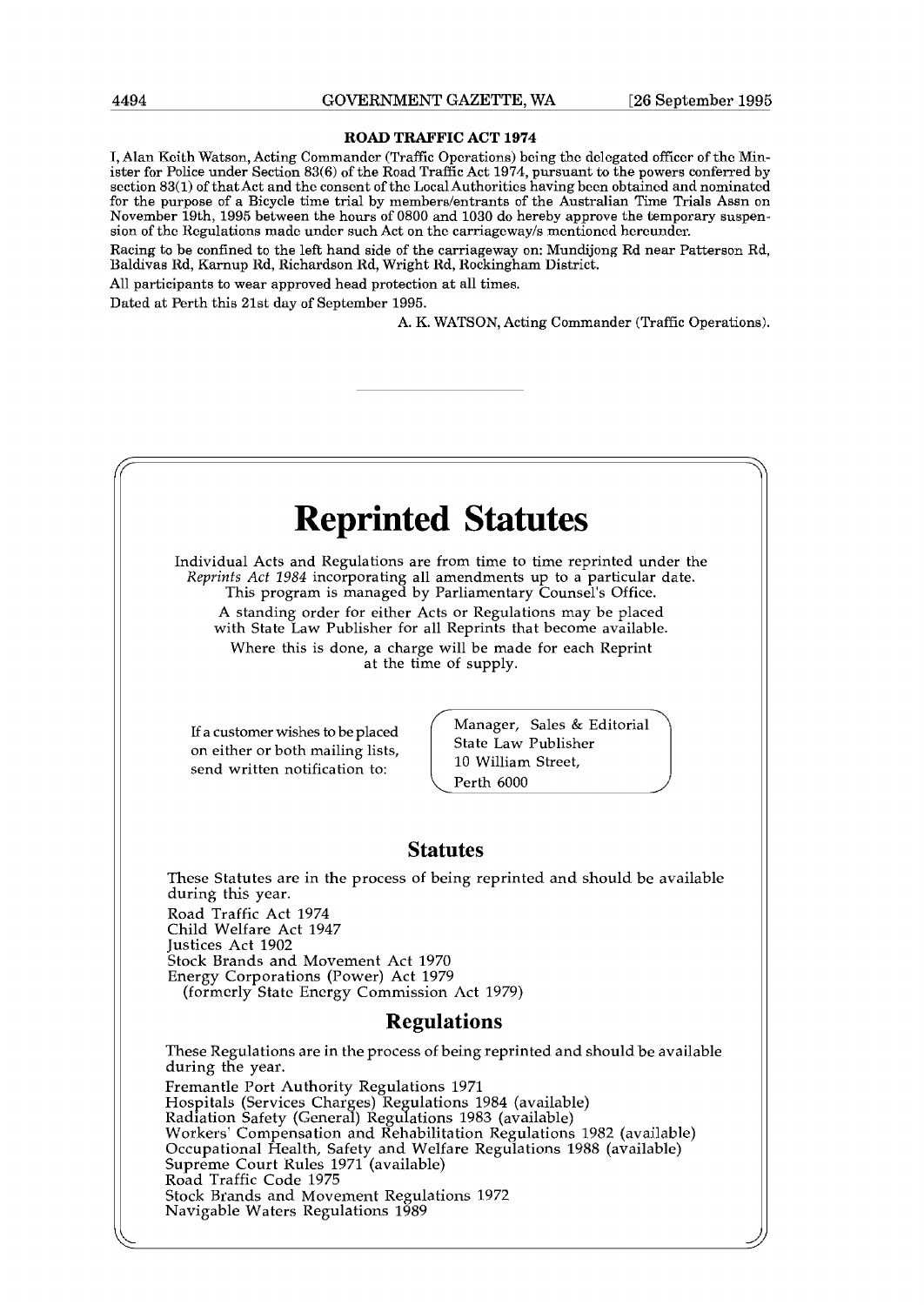

**Information on solutions to work safety and health challenges has been delivered to your wor kplace.** 

**Go to the World Wide Web on the lnternet on your computer and contact http:llyarrow.wt.com.aul-dohswa** 

**Help yourself to the information the Department of Occupational Health, Safety and Welfare has put there to help you.** 

**For further information call (09) 327 8777.** 

# Go on-line to SafetyLine

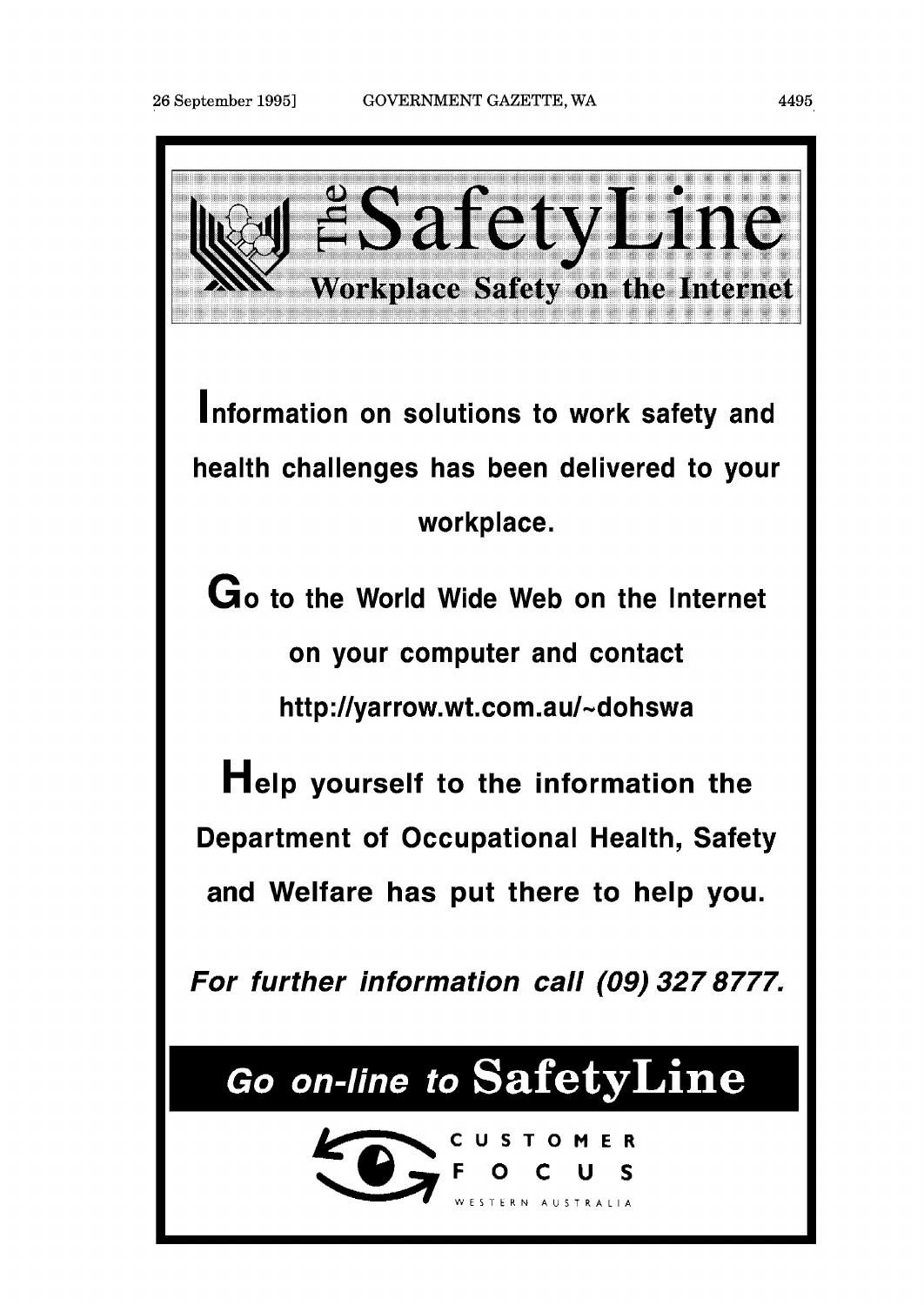# **PERTH OBSERVATORY**



# THE W.A. SPECIALISTS IN ASTRONOMICAL Research & Educational Astronomy PUBLIC TOURS (DAY & NIGHT) FIELD NIGHTS, LECTURES Astronomical Information

Astronomical Handbook Sun rise & set; Moon rise & set Legal advice Chronometer calibration Astronomical souvenirs *SERVING WESTERN AUSTRALIA SINCE 1896* 

WALNUT ROAD, BICKLEY 6076 TELEPHONE 293 8255 FAX 293 8138

# ASTRONOMY IS LOOKING UP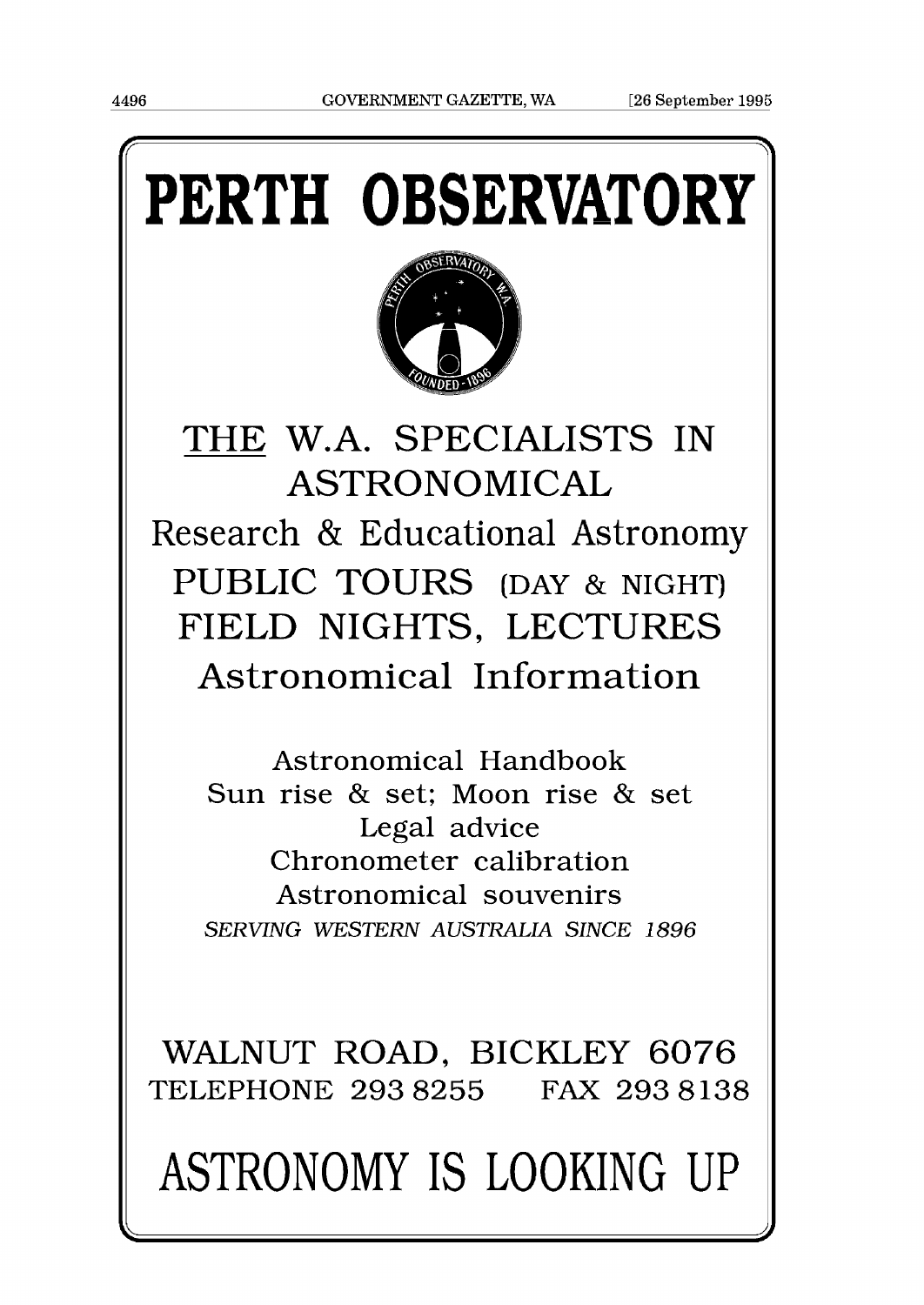# STATE LAW PUBLISHER

| AT LAST!<br><b>INSTANT ACCESS TO W.A. STATUTES</b>                                                     |                                                                                                                                                                                |  |
|--------------------------------------------------------------------------------------------------------|--------------------------------------------------------------------------------------------------------------------------------------------------------------------------------|--|
|                                                                                                        | <b>LAWENER</b><br>WESTERN<br>AUSTRALIA                                                                                                                                         |  |
| <b>ON-LINE COMPUTER ACCESS TO WESTERN</b><br>AUSTRALIAN STATUTORY AND GOVERNMENT<br><b>INFORMATION</b> |                                                                                                                                                                                |  |
|                                                                                                        | "THE COMPLETE ON-LINE SOLUTION"                                                                                                                                                |  |
|                                                                                                        | • Australian text retrieval software fully supported in WA<br>including user training & Help Desk service                                                                      |  |
|                                                                                                        | • Access to current legislation                                                                                                                                                |  |
|                                                                                                        | Simple, user friendly design, providing easy access by most<br>hardware/software configurations                                                                                |  |
|                                                                                                        | • Competitive \$1.95 per minute access charge                                                                                                                                  |  |
|                                                                                                        | SUBSCRIBE TODAY - CONTACT STATE LAW PUBLISHER                                                                                                                                  |  |
|                                                                                                        | TEL: (09) 426 0040 Fax: (09) 321 7536<br>Ground Floor, 10 William St., Perth 6000                                                                                              |  |
|                                                                                                        | I wish to find out more about LAW-NET Western Australia! PLEASE rush me a LAW-NET<br>Western Australia brochure and APPLICATION and AGREEMENT FORM today!                      |  |
|                                                                                                        |                                                                                                                                                                                |  |
|                                                                                                        |                                                                                                                                                                                |  |
|                                                                                                        |                                                                                                                                                                                |  |
| <b>SEND TO:</b>                                                                                        | <b>REPLY PAID SERVICE 191</b><br>Law-Net Officer<br>LAW-NET Western Australia<br>STATE LAW PUBLISHER, Department of State Services<br>Ground Floor, 10 William St., Perth 6000 |  |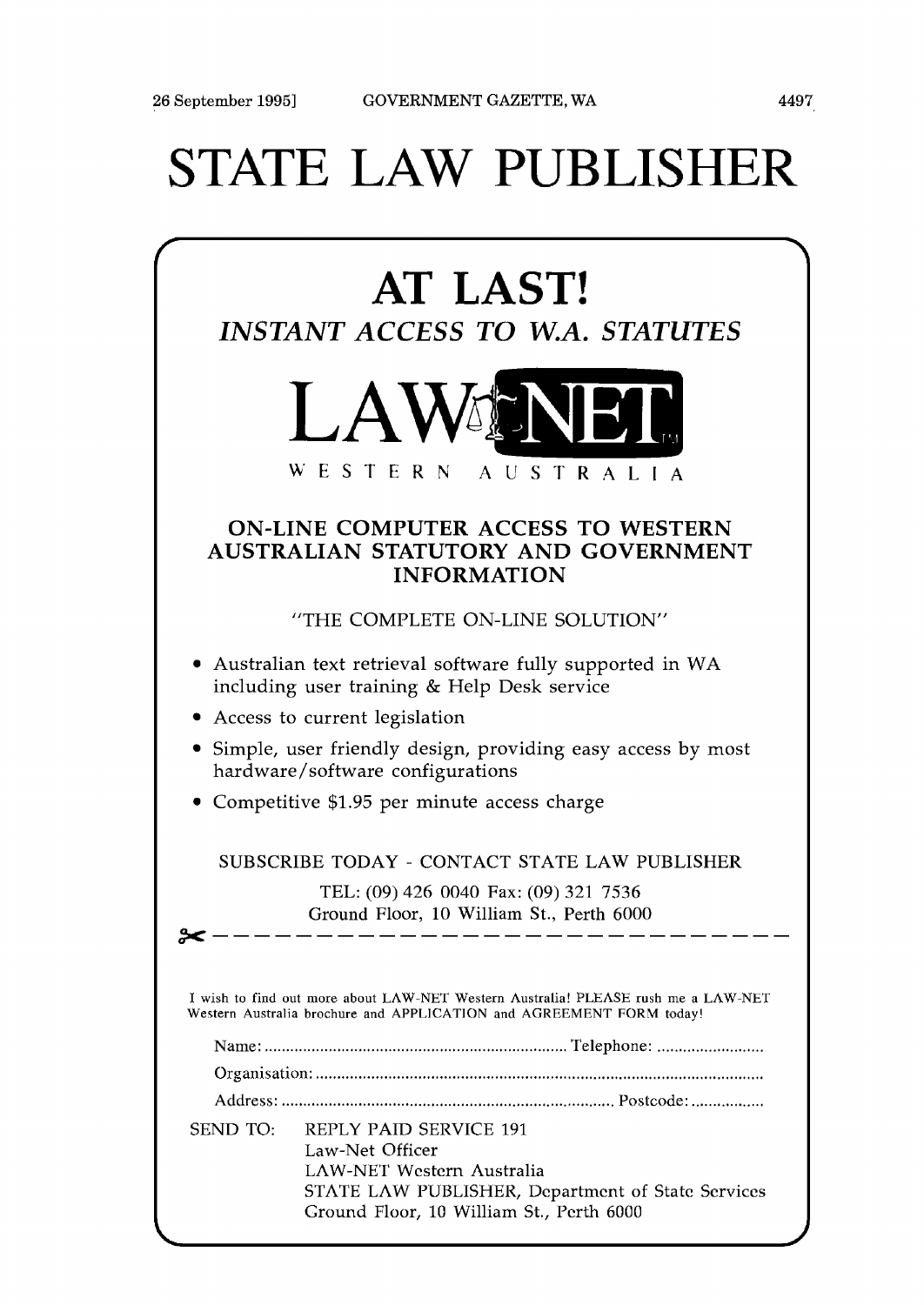**0** 

**0** 

**0** 

**0 a** 

**0 m** 

# NOW<br>AVAILABLE ! **Order your Bound Volumes** of Government Gazette 1995

# An attractively presented set of 4 Bound Volumes of Government Gazette

For Government Departments and private firms who presently arrange binding for their copies of Government Gazettes, the State Print is now offering a subscription covering 4 Quarterly Volumes at a cost of \$790.00.

The Gazettes will be bound in black cloth with gold foil lettering on the spine and personalised by the addition of the client's name in gold lettering on the front cover.

#### PLEASE **NOTE**

On the rare occasion where extra gazettes are published in one quarter, a fiRh volume may be required. In this instance an invoice will be issued to recoup the binding costs only of \$105.00 over and above the subscription.

**.** For further infornation please contact: **<sup>0</sup> m a <sup>m</sup>State Law Publisher <sup>m</sup>Telephone: 321 7688 <sup>m</sup><sup>0</sup>** ......................................... **......o..a..**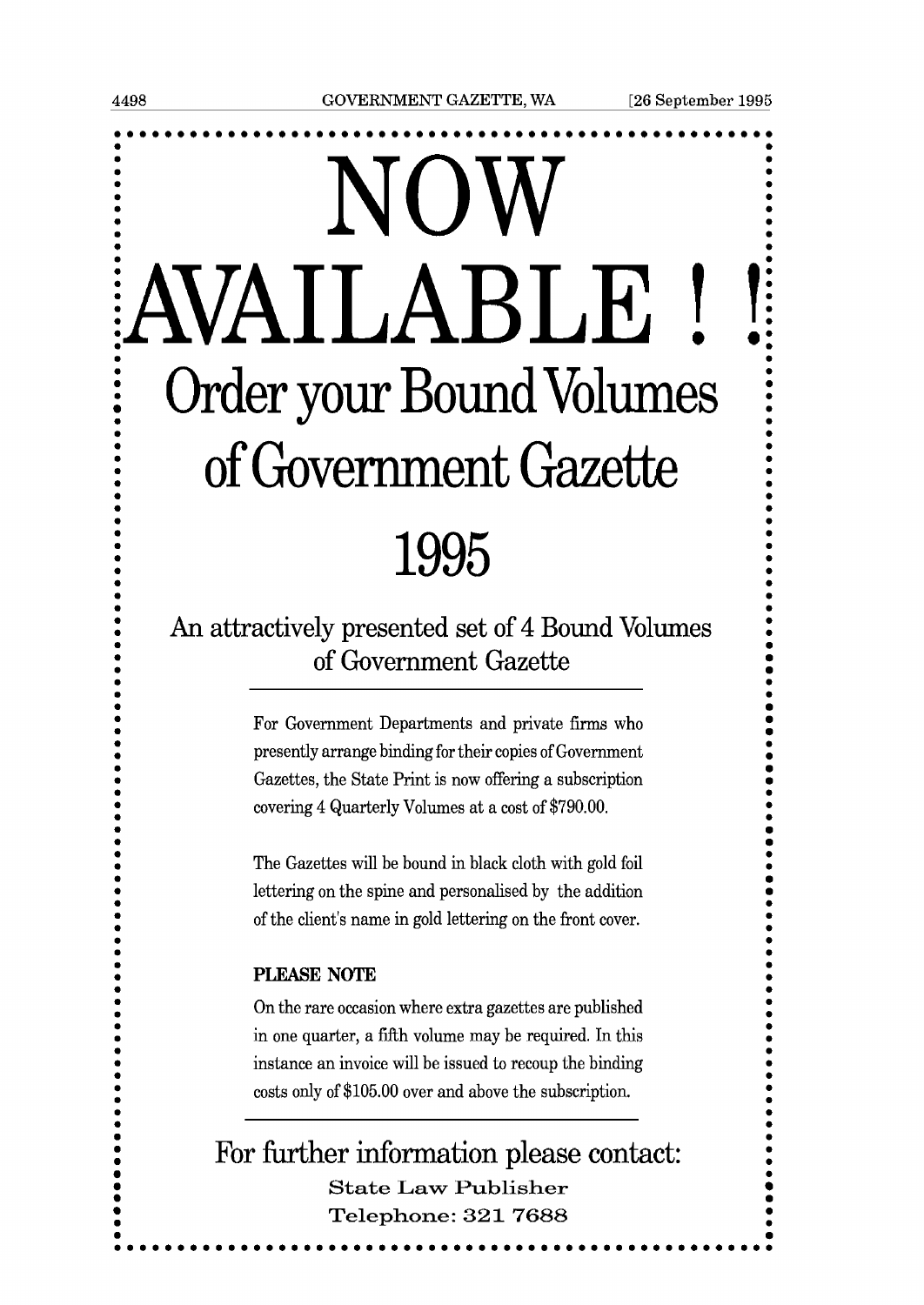#### WESTERN AUSTRALIA

# **NURSES ACT 1992**

\*Price: \$6.70 Counter Sales Plus Postage on 150 grams

# **NURSES RULES 1993**

"Price: \$5.30 Counter Sales Plus Postage on 80 grams

\* Prices subject to change on addition of amendments.

## CLAIMS FOR MISSING ISSUES

#### (SUBSCRIPTION ITEMS)

For a claim to be recognised as valid, written notification must be lodged at State Law Publisher, 10 William Street, Perth 6000 within 28 days of publication of the missing item.

Claims lodged after this date will attract payment in full.

## STATE LAW PUBLISHER

## SUBSCRIPTION CHARGES 1996

**All subscriptions and standing orders run from 1 January to 31 December 1996.** 

**The policy of the State Law Publisher is that no refunds or credits will be given if a subscription is cancelled during the year.** 

**Quoted price includes postage by surface mail unless stated otherwise.** 

#### GOVERNMENT GAZETTE

The Government Gazette is published on Tuesday and Friday of each week, unless disrupted by public holidays or unforeseen circumstances.

Special Government Gazettes are published periodically and are included in the subscription price.

| Subscription rates:     |        |
|-------------------------|--------|
| Within WA               | 524.00 |
| Interstate              | 552.00 |
| Overseas (airmail)      | 688.00 |
| <b>Bound Volumes of</b> |        |
| Government Gazette      | 837.00 |

| Hansard is printed and posted weekly during<br>a parliamentary session. |               |
|-------------------------------------------------------------------------|---------------|
| <b>Subscription rates:</b>                                              | \$            |
| Within WA                                                               | 287.00        |
| <b>Interstate</b>                                                       | 337.00        |
| Overseas (airmail)                                                      | 663.00        |
| <b>Bound Volumes of Hansard:</b>                                        |               |
| Within W.A.                                                             | 470.00        |
| <b>Interstate</b>                                                       | 500.00        |
| <b>STATUTES</b>                                                         |               |
| <b>Bound Statutes:</b>                                                  | \$            |
| Within W.A.                                                             | 202.00        |
| Interstate                                                              | 223.00        |
| Overseas                                                                | <b>228.00</b> |
| <b>Half Calf Bound Statutes</b>                                         | 556.00        |
| <b>Loose Statutes:</b>                                                  |               |
| Within W.A.                                                             | 163.00        |
| <b>Interstate</b>                                                       | 187.00        |
| Overseas                                                                | 229.00        |
| Sessional Bills                                                         |               |
| Within W.A.                                                             | 194.00        |
| <b>Interstate</b>                                                       | 203.00        |
| Overseas                                                                | 248.00        |
|                                                                         |               |

HANSARD

INDUSTRIAL GAZETTE

Industrial Gazette is published monthly.

| <b>Subscription rates:</b> | \$     |
|----------------------------|--------|
| Within WA                  | 235.00 |
| Interstate                 | 276.00 |
| Overseas (airmail)         | 392.00 |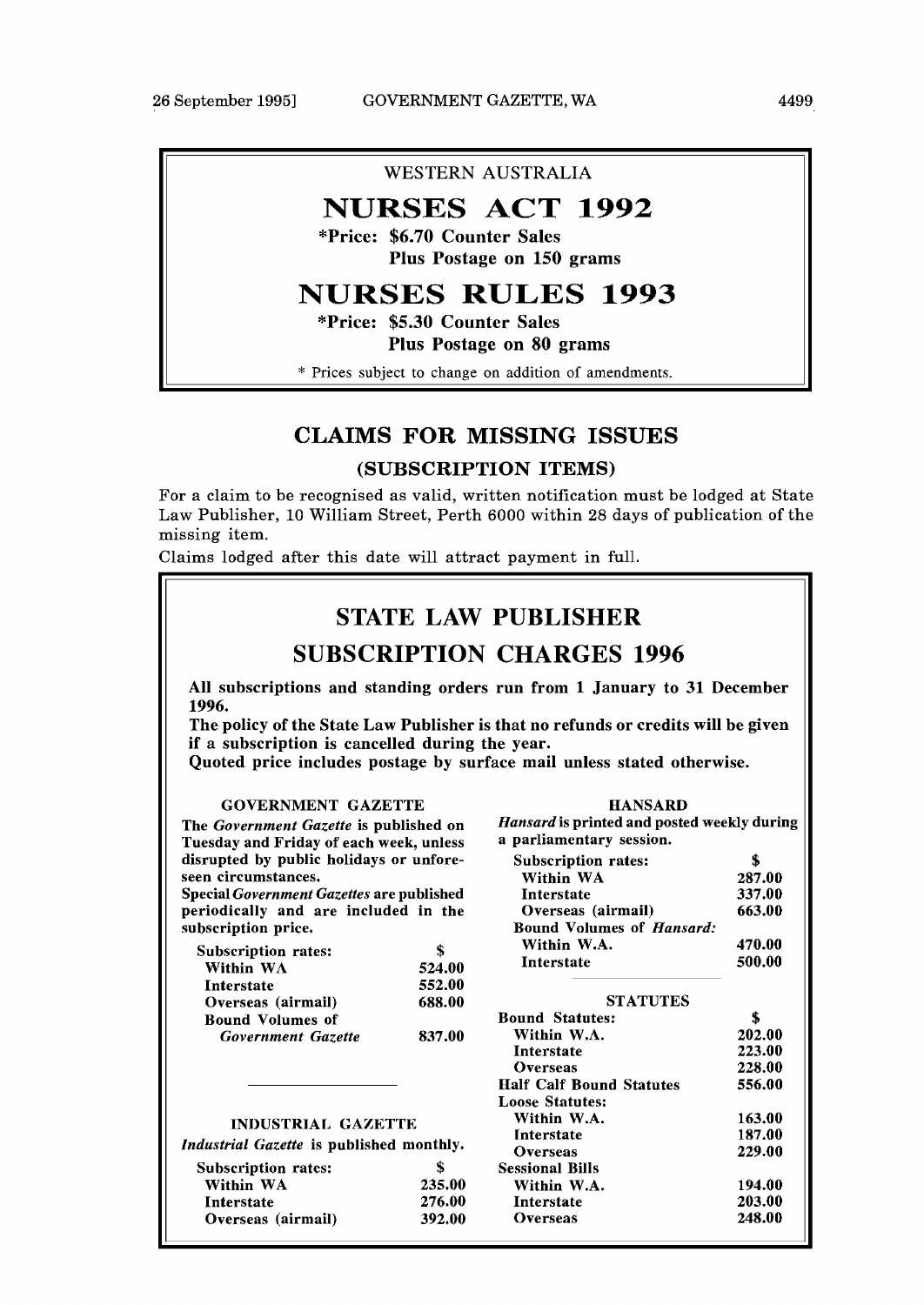#### WESTERN AUSTRALIA

# **RETIREMENT VILLAGES ACT 1992**

**Price: \$15.10 Counter Sales Plus Postage on 260 grams** 

# **RETIREMENT VILLAGES REGULATIONS 1992**

**"Price: \$2.50 Counter Sales** 

**Plus Postage on 25 grams** 

\* Prices subiect to change on addition of amendments.

#### WESTERN AUSTRALIA

# **FREEDOM OF INFORMATION ACT 1992**

**"Price: \$27.70 Counter Sales Plus Postage on 420 grams** 

\* Prices subject to change on addition of amendments.

### *NOW AVAILABLE!!*

3'12" DISK IN ASCII FORMAT

# **FREEDOM OF INFORMATION ACT 1992**

\*PRICE \$38.00 PLUS POSTAGE

**ELECTRONIC VERSIONS OF LEGISLATION ARE SUBJECT TO COPYRIGHT** 

#### WESTERN AUSTRALIA

# **THE CRIMINAL CODE**

(Reprinted as at 17 December 1993)

**"Price: \$34.70 Counter Sales Plus Postage on 880 grams** 

\* Prices subject to change on addition of amendments.

 $\parallel$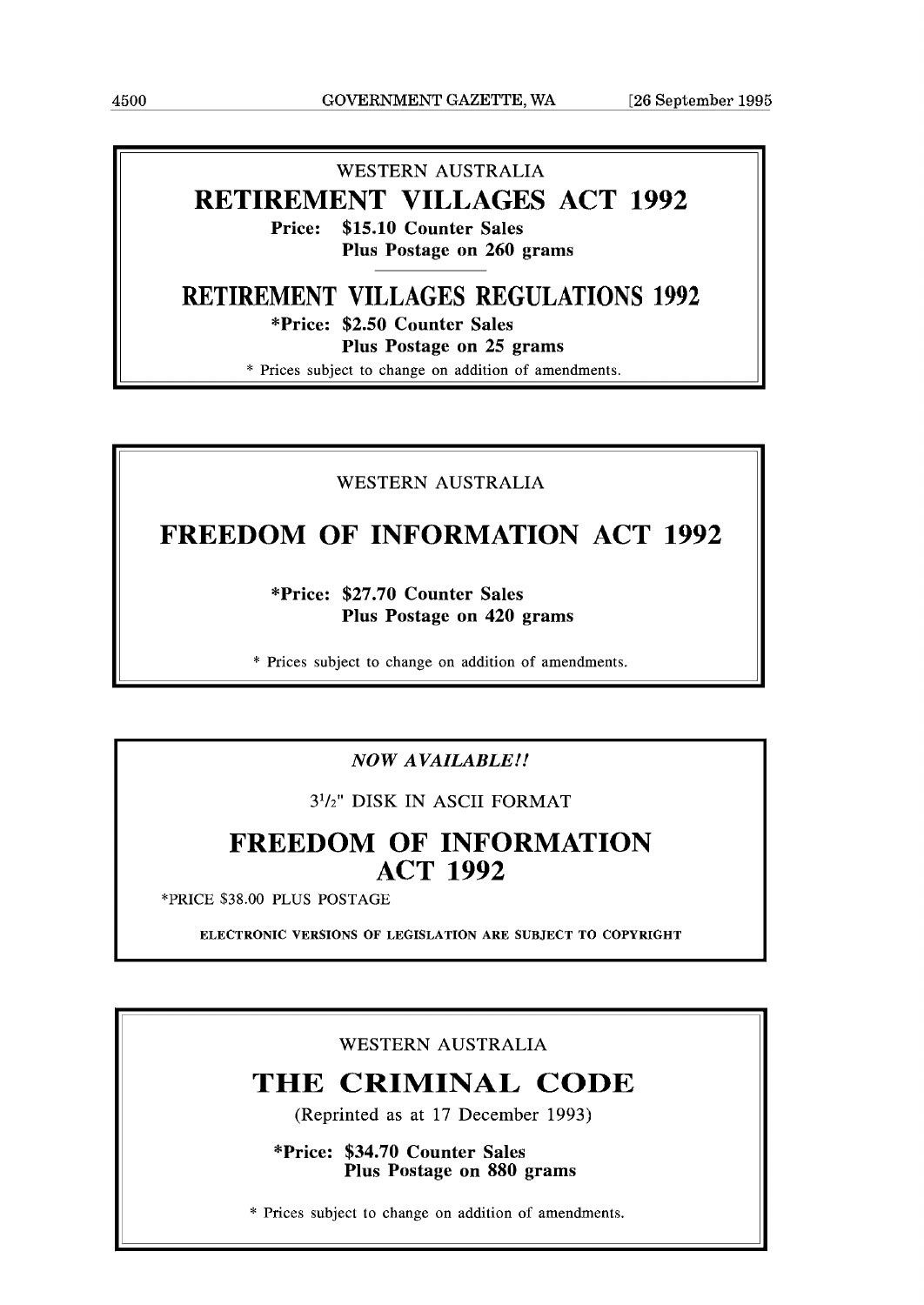#### WESTERN AUSTRALIA

# **PUBLIC SECTOR MANAGEMENT ACT 1994**

**Price: \$16.50 Counter Sales Plus Postage on 350 grams** 

\*Prices subject to change on addition of amendments.

#### WESTERN AUSTRALIA

# **FISH RESOURCES MANAGEMENT ACT 1994**

**Price: \$16.50 Counter Sales Plus Postage on 340 grams** 

\*Prices subject to change on addition of amendments.

#### WESTERN AUSTRALIA

# **ADOPTION ACT 1994**

**Price: \$13.70 Counter Sales Plus Postage on 215 grams** 

\*Prices subject to change on addition of amendments.

#### WESTERN AUSTRALIA

# **COMMISSION ON GOVERNMENT ACT 1994**

**\*Price: \$3.90 Counter Sales Plus Postage on 70 grams** 

\*Prices subiect to change on addition of amendments.